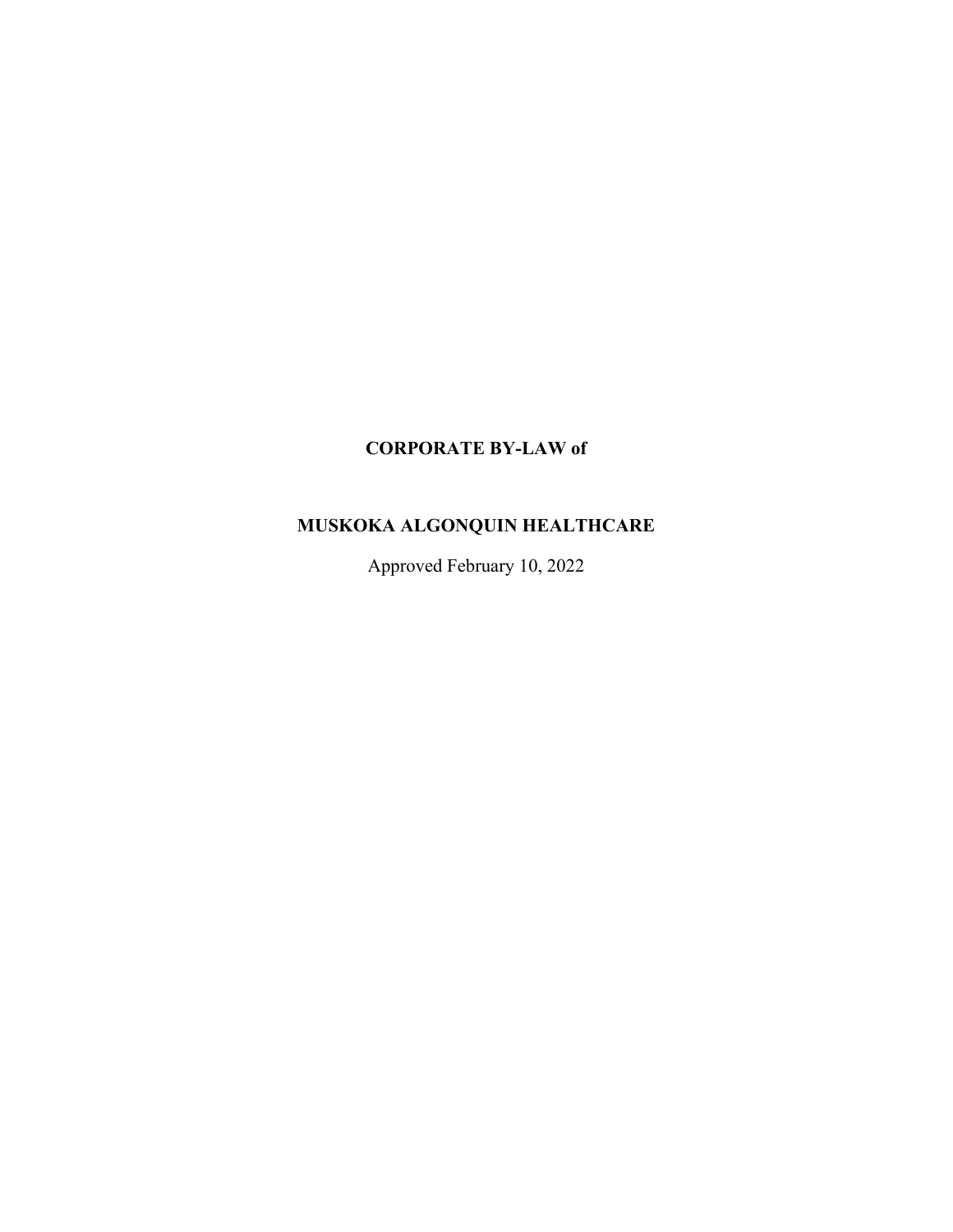| 1.1  |  |
|------|--|
| 1.2  |  |
|      |  |
|      |  |
| 2.1  |  |
|      |  |
| 3.1  |  |
| 3.2  |  |
| 3.3  |  |
| 3.4  |  |
| 3.5  |  |
| 3.6  |  |
| 3.7  |  |
| 3.8  |  |
| 3.9  |  |
| 3.10 |  |
|      |  |
| 4.1  |  |
| 4.2  |  |
| 4.3  |  |
| 4.4  |  |
| 4.5  |  |
| 4.6  |  |
| 4.7  |  |
| 4.8  |  |
| 4.9  |  |
|      |  |
| 5.1  |  |
| 5.2  |  |
| 5.3  |  |
| 5.4  |  |
| 5.5  |  |
| 5.6  |  |
| 5.7  |  |
| 5.8  |  |
| 5.9  |  |
| 5.10 |  |

# **TABLE OF CONTENTS**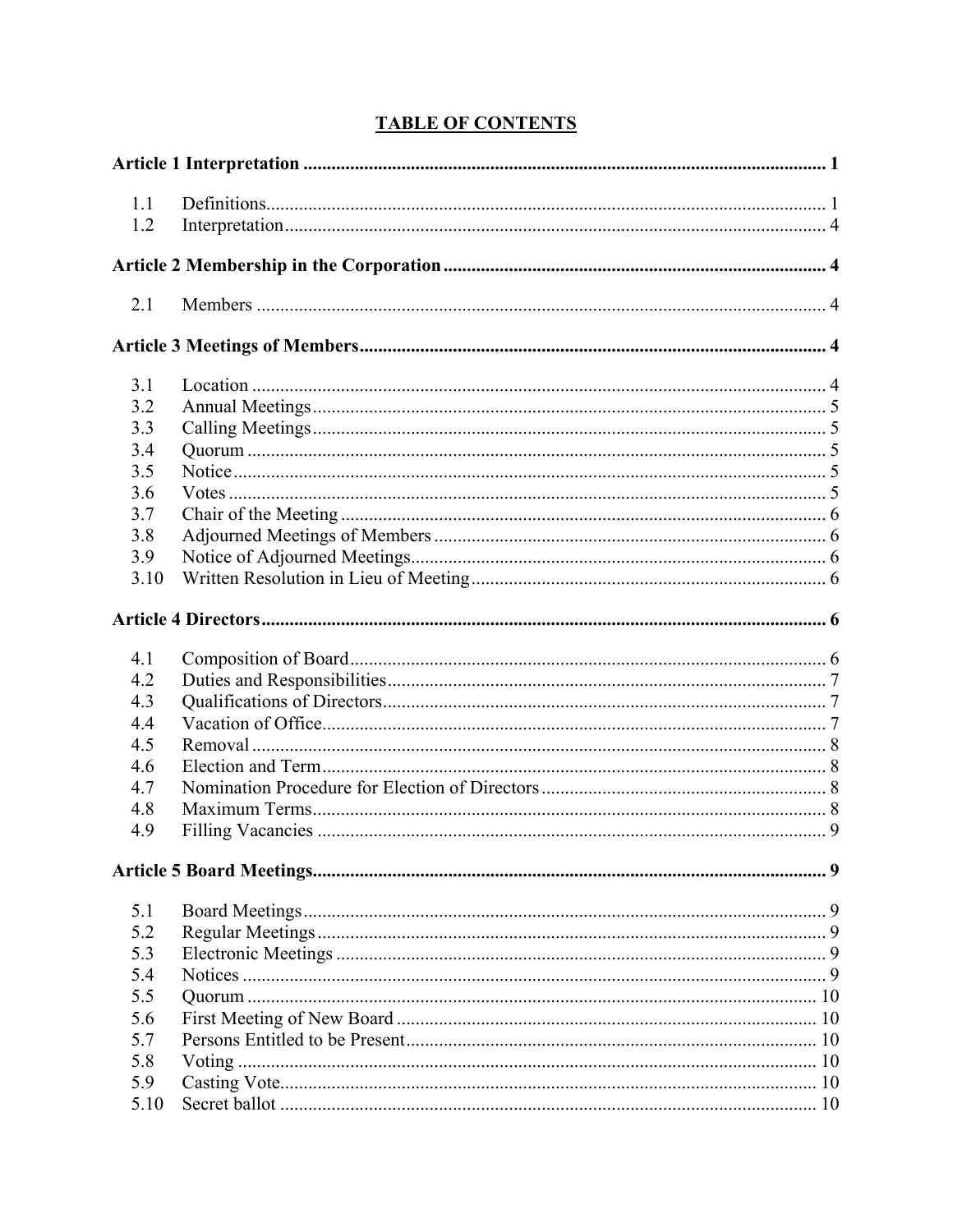| 5.11<br>5.12 |  |
|--------------|--|
| 5.13         |  |
|              |  |
| 6.1          |  |
|              |  |
| 7.1<br>7.2   |  |
|              |  |
| 8.1          |  |
| 8.2          |  |
| 8.3          |  |
| 8.4          |  |
| 8.5          |  |
|              |  |
| 9.1          |  |
| 9.2          |  |
|              |  |
| 10.1         |  |
| 10.2         |  |
| 10.3         |  |
| 10.4         |  |
| 10.5         |  |
| 10.6         |  |
|              |  |
| 11.1         |  |
| 11.2         |  |
| 11.3         |  |
| 11.4         |  |
| 11.5         |  |
| 11.6         |  |
| 11.7         |  |
|              |  |
|              |  |
| 12.1         |  |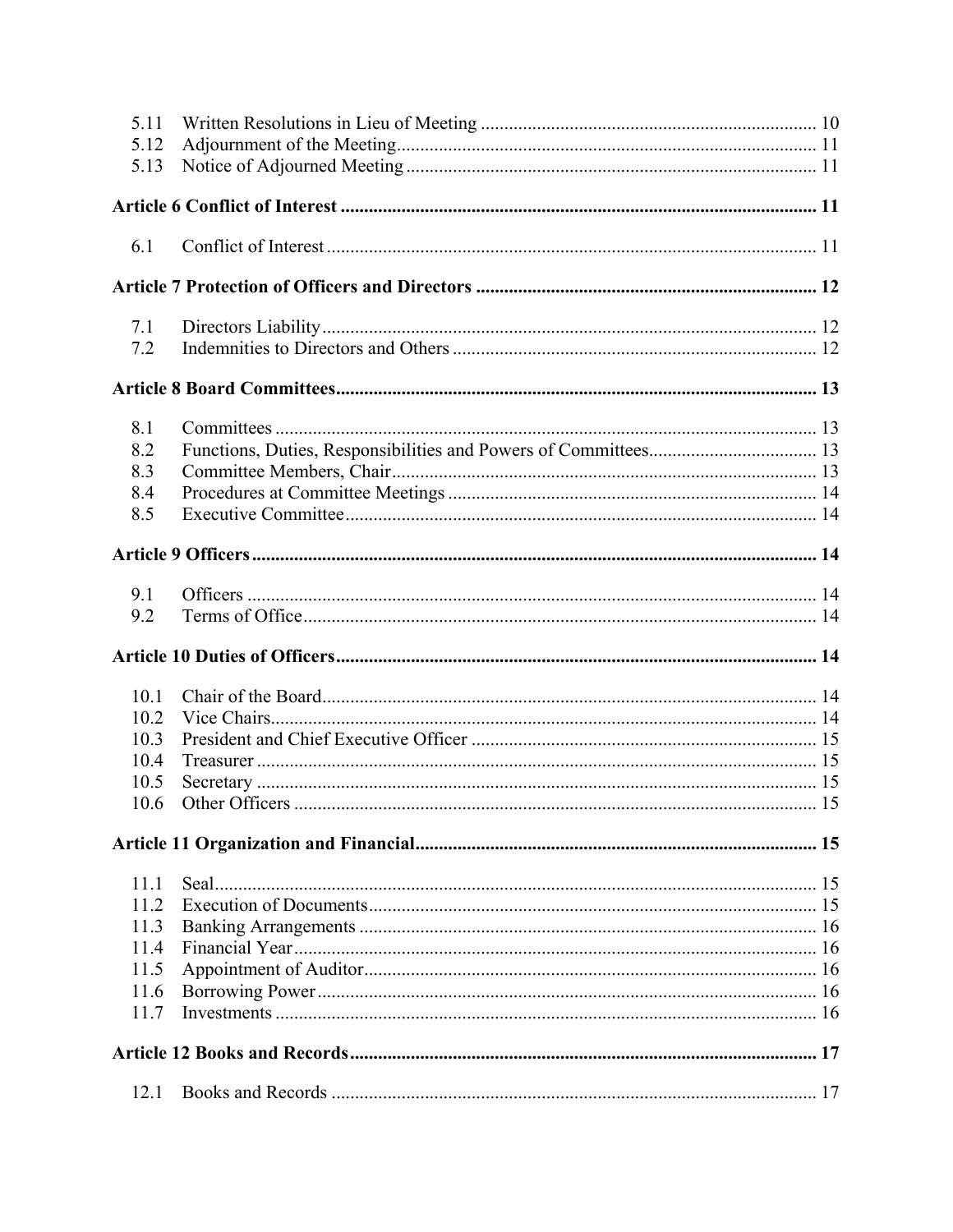| 13.1         |                                                                                        |  |
|--------------|----------------------------------------------------------------------------------------|--|
| 13.2         |                                                                                        |  |
|              |                                                                                        |  |
| 14.1         |                                                                                        |  |
| 14.2         |                                                                                        |  |
|              |                                                                                        |  |
| 15.1         |                                                                                        |  |
| 15.2         |                                                                                        |  |
| 15.3         |                                                                                        |  |
| 15.4         |                                                                                        |  |
|              | Article 16 Matters Required by the Public Hospitals Act and the Excellent Care for All |  |
|              |                                                                                        |  |
|              |                                                                                        |  |
| 16.1         |                                                                                        |  |
| 16.2         |                                                                                        |  |
| 16.3         |                                                                                        |  |
| 16.4         |                                                                                        |  |
| 16.5         |                                                                                        |  |
| 16.6         |                                                                                        |  |
| 16.7         |                                                                                        |  |
| 16.8         |                                                                                        |  |
| 16.9         |                                                                                        |  |
|              |                                                                                        |  |
| 17.1         |                                                                                        |  |
| 17.2         |                                                                                        |  |
| 17.3<br>17.4 |                                                                                        |  |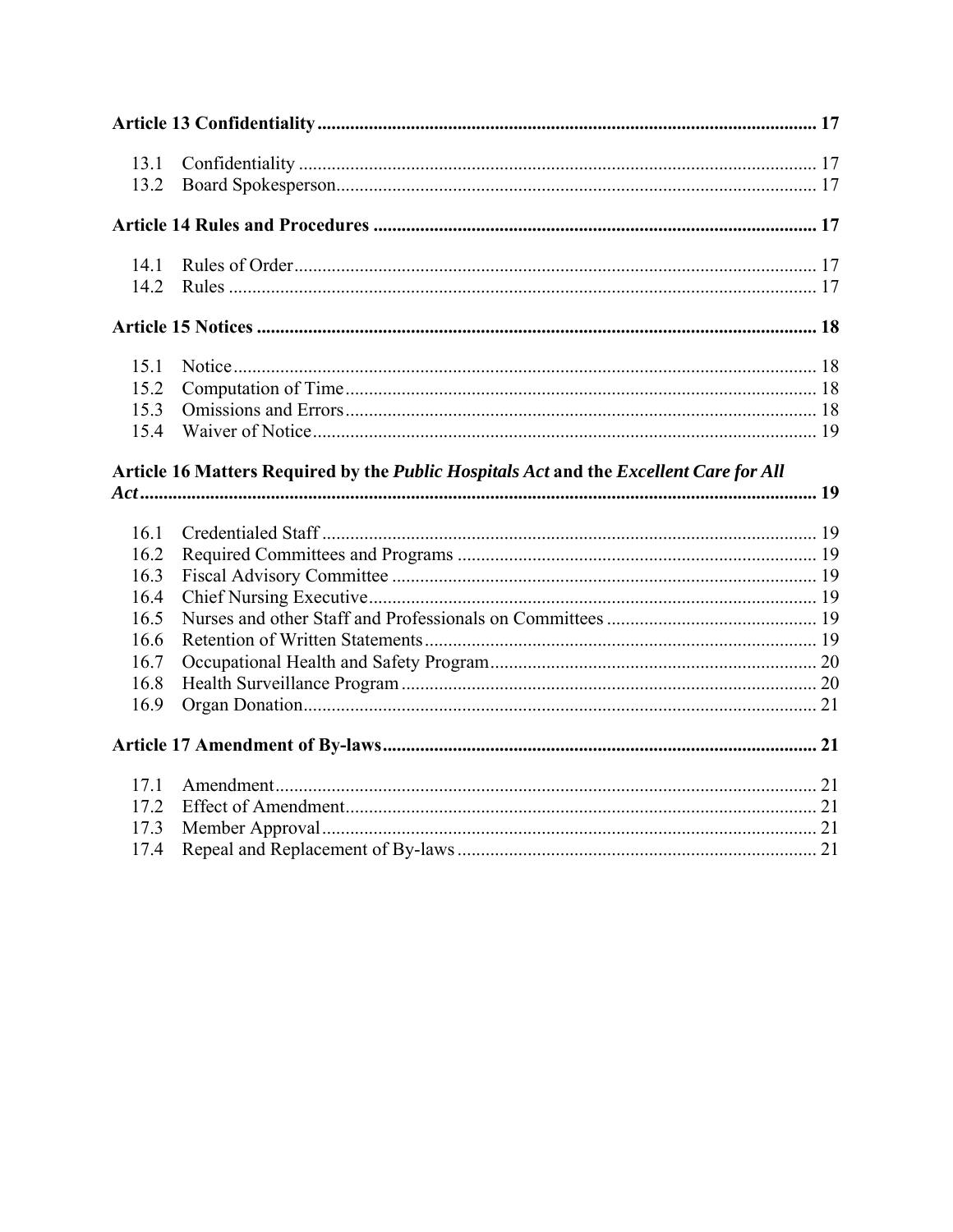#### **MUSKOKA ALGONQUIN HEALTHCARE**

#### **CORPORATE BY-LAW**

**BE IT ENACTED** as a by-law relating to the transaction of the activities and affairs of the Corporation as follows:

#### **Article 1 Interpretation**

#### **1.1 Definitions**

In this By-law and all other by-laws of the Corporation, unless the context otherwise requires:

- (a) "**Act**" means the *Corporations Act* (Ontario) and where the context requires, includes the regulations made under it and any statute that may be substituted therefor, as amended from time to time;
- (b) "**Board**" means the board of directors of the Corporation;
- (c) "**By-law**" means this Corporate By-law;
- (d) "**Catchment Area**" means the geographical area or areas served by the Corporation, as established by the Board from time to time;
- (e) "**Chair**" means the chair of the Board;
- (f) "**Chief Nursing Executive**" means the senior nurse employed by the Corporation who reports directly to the President and Chief Executive Officer and is responsible for nursing services provided in the Hospital;
- (g) "**Chief of Staff**" means the Medical Staff member appointed by the Board to serve as such in accordance with the *Public Hospitals Act* and this By-law;
- (h) "**Corporation**" means Muskoka Algonquin Healthcare;
- (i) "**Credentialed Staff**" means those Physicians, Dentists, Midwives, and Registered Nurses in the Extended Class, who are appointed by the Board and granted privileges to practice their profession in one or more Hospitals;
- (j) "**Credentialed Staff By-law**" means the Credentialed Staff By-Law of the Corporation, as amended from time to time;
- (k) "**Credentialed Staff Rules**" means the rules made by the Board pursuant to the Credentialed Staff By-Law;
- (l) "**day**" unless otherwise specified means a calendar day;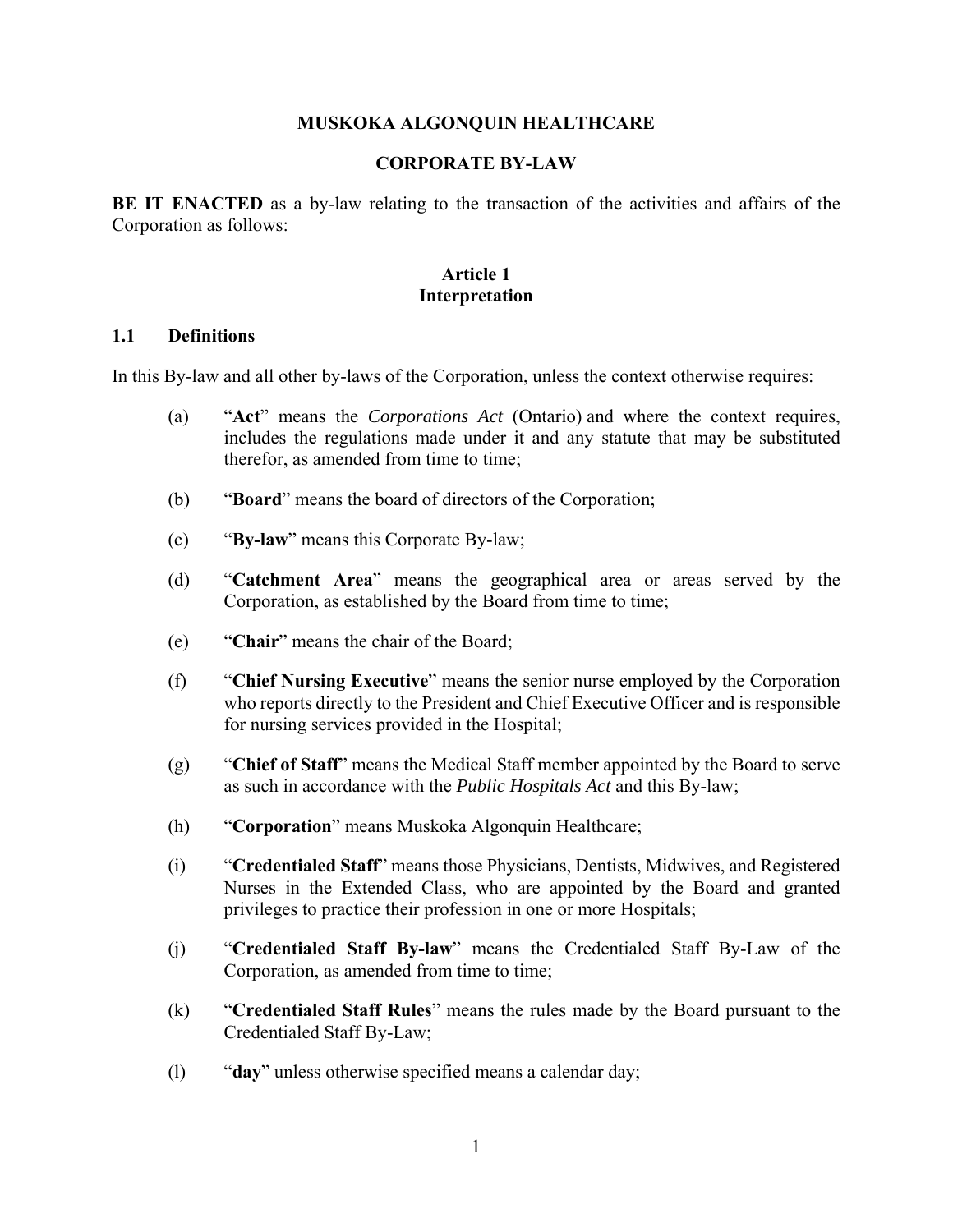#### (m) "**Dental Staff**" means:

- (i) oral and maxillofacial surgeons to whom the Board has granted the privilege of diagnosing, prescribing for, or treating patients in a Hospital; and
- (ii) Dentists to whom the Board has granted the privilege of attending to patients in a Hospital;
- (n) "**Dentist**" means a dental practitioner in good standing with the Royal College of Dental Surgeons of Ontario;
- (o) "**Director**" means an individual elected or appointed to the Board;
- (p) "**Elected Director**" means a Director elected or appointed to the Board as described in section 4.1(a).
- (q) "**Executive Committee**" means the Board committee that may be established from time to time in accordance with section 8.5.
- (r) "**Excluded Person**" means:
	- (i) any person providing supplies or services or their affiliates and any director, owner, operator, major shareholder, management staff or senior executive (as well as their formal associates including parents, siblings, children, spouses and common-law partners) of such person(s) if such person(s):
		- A. is under material contract with the Corporation;
		- B. has responded to a request for proposals issued by the Corporation in the previous fiscal year;
		- C. is receiving or intending to receive formal placement referrals from the placement co-ordination service function of the community care access centre division of the Corporation; or
		- D. intends to submit a proposal;
	- (ii) employees of the Ministry of Health and Long-Term Care;
	- (iii) elected representatives of any municipal, regional, county or township government located in the Catchment Area;
	- (iv) any member of the Credentialed Staff other than the members of the Medical Staff appointed to the Board pursuant to the *Public Hospitals Act*;
	- (v) any employee other than those appointed to the Board pursuant to the *Public Hospitals Act*;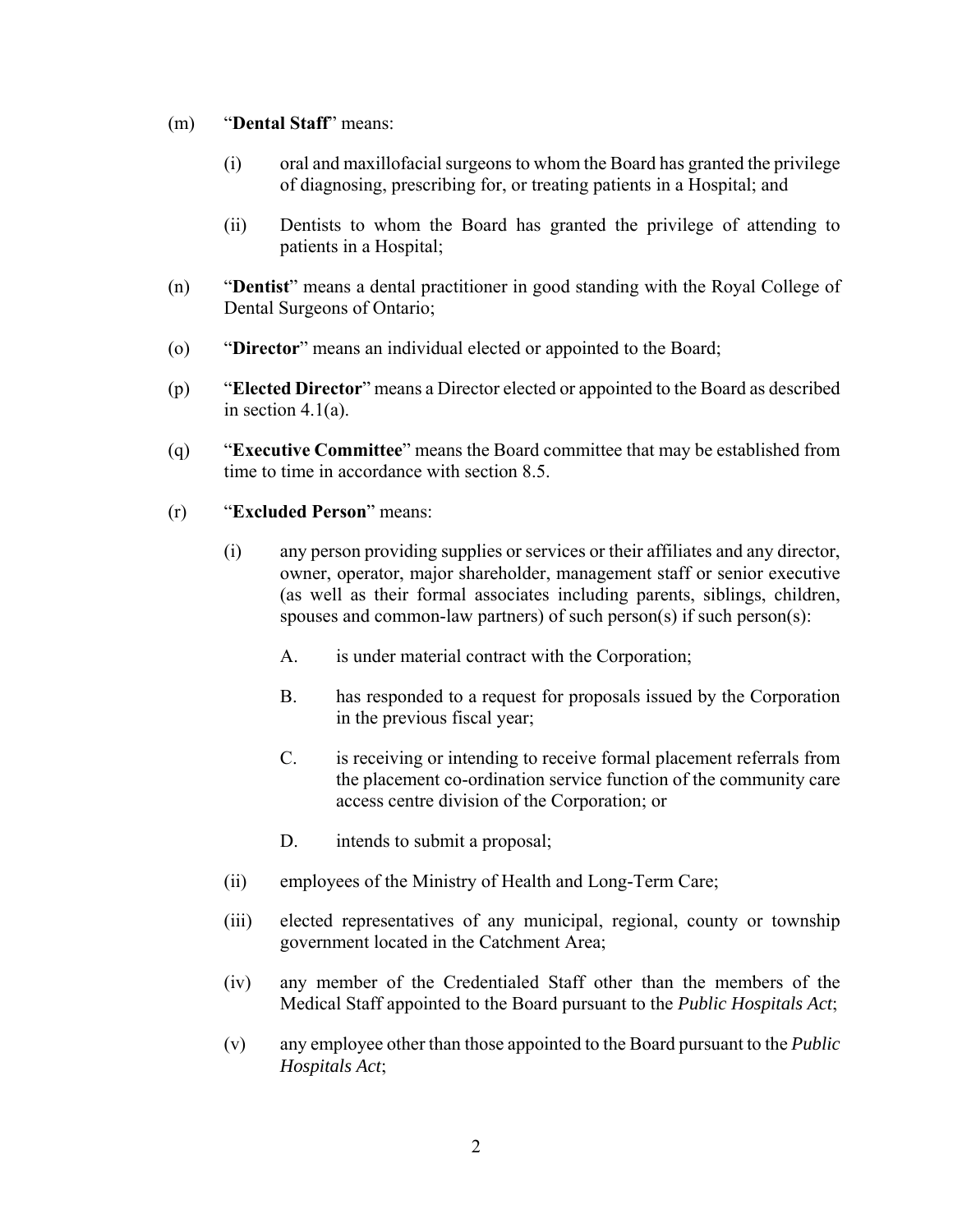- (vi) any spouse, common law partner, dependent child, parent, brother or sister of an employee or member of the Credentialed Staff;
- (vii) any person who lives in the same household as a member of the Credentialed Staff or an employee of the Corporation; and
- (viii) any persons who are members of the Corporation's volunteer associations, foundation or other similar entity;
- (s) "*Excellent Care for All Act*" means the *Excellent Care for All Act, 2010* (Ontario), and, where the context requires, includes the regulations made under it and any statute that may be substituted therefor, as amended from time to time;
- (t) "*Ex-officio*" means an individual appointed to the Board "by virtue of office" and includes all rights, responsibilities, and power to vote unless otherwise specified;
- (u) "**Extended Class Nursing Staff**" means those Registered Nurses in the Extended Class who are:
	- (i) employed by the Corporation and are authorized to diagnose, prescribe for or treat Patients in a Hospital; and
	- (ii) not employed by the Corporation and to whom the Board has granted privileges to diagnose, prescribe for or treat Patients in a Hospital;
- (v) "**Hospital**" means a public hospital operated by the Corporation;
- (w) "**Letters Patent"** means the letters patent of the Corporation and any supplementary letters patent;
- (x) "**Medical Advisory Committee**" means the Medical Advisory Committee established by the Board in accordance with the Credentialed Staff By-law and as required by the *Public Hospitals Act*;
- (y) "**Medical Staff**" means those Physicians appointed by the Board and granted privileges to practice medicine in a Hospital;
- (z) "**Members**" means members of the Corporation as described in Article 2;
- (aa) "**Midwife**" means a midwife in good standing with the College of Midwives of Ontario;
- (bb) "**Midwifery Staff**" means those Midwives appointed by the Board and granted privileges to practice midwifery in a Hospital;
- (cc) "**Officers**" means the individuals who hold the offices enumerated in Article 9;
- (dd) "**Patient**" means any in-patient or outpatient of a Hospital;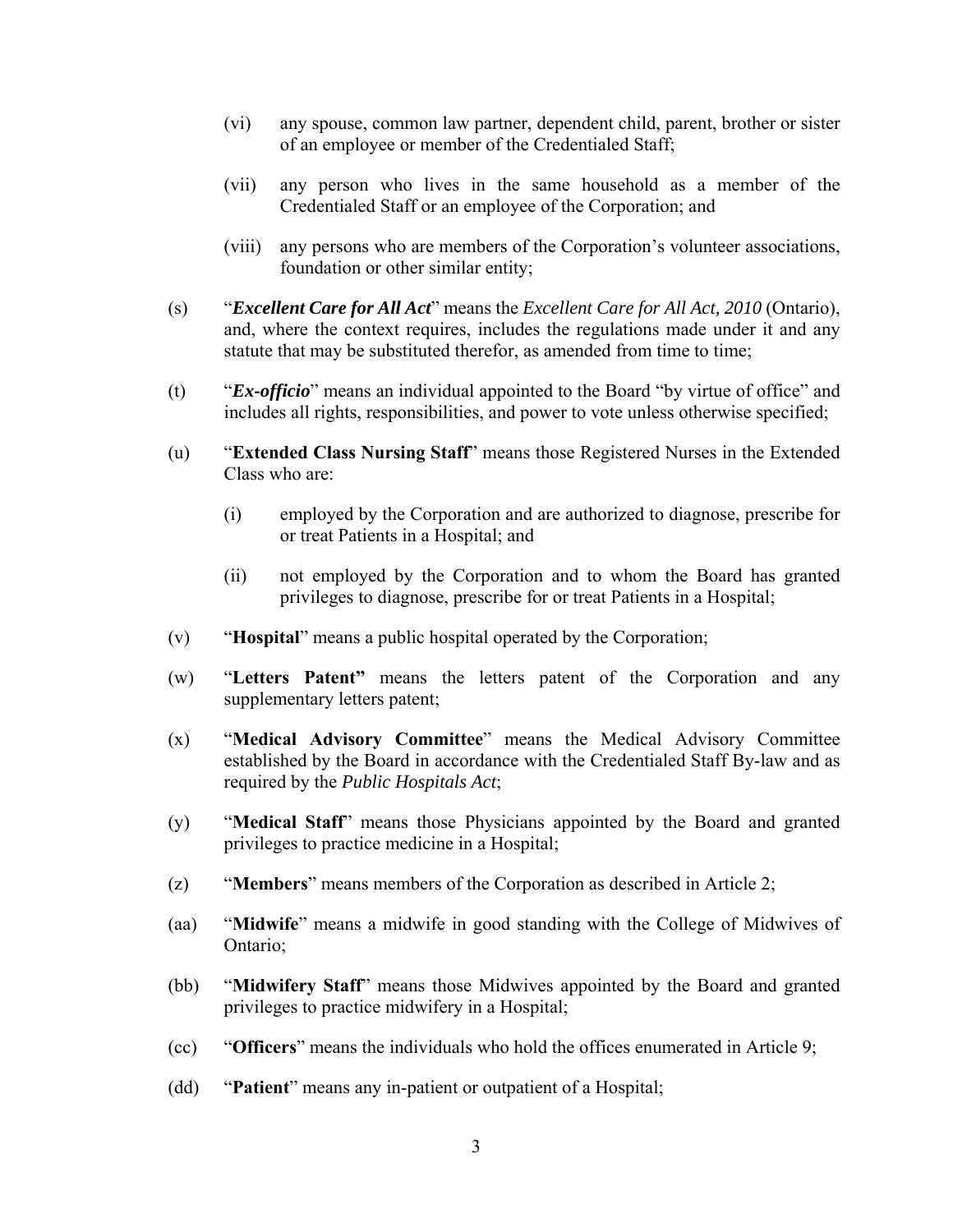- (ee) "**Physician**" means a medical practitioner in good standing with the College of Physicians and Surgeons of Ontario;
- (ff) "**President and Chief Executive Officer**" means the President and Chief Executive Officer of the Corporation, who is the 'administrator' for the purposes of the *Public Hospitals Act*;
- (gg) "*Public Hospitals Act*" means the *Public Hospitals Act* (Ontario), and, where the context requires, includes the regulations made under it and any statute that may be substituted for it, as amended from time to time;
- (hh) "**Registered Nurse in the Extended Class**" means a member in good standing with the College of Nurses of Ontario, who is a registered nurse and holds an extended certificate of registration under the *Nursing Act*, *1991*;
- (ii) "**Rules**" means the rules adopted by the Board in accordance with Section 14.2 of this By-law;
- (jj) "**Secretary**" means the individual appointed in accordance with Section 9.1 of this By-law;
- (kk) "**Treasurer**" means the individual appointed in accordance with Section 9.1 of this By-law; and
- (ll) "**Vice Chair**" means one or more vice chair(s) of the Board.

#### **1.2 Interpretation**

In this By-law and in all other by-laws of the Corporation, unless the context otherwise requires, words importing the singular shall include the plural and vice versa; references to persons shall include individuals and entities and words importing one gender shall include all genders; and headings are used for convenience of reference and do not affect the interpretation of the By-law. **Membership in the Corporation**

#### **2.1 Members**

The Members shall consist of the Elected Directors from time to time, who shall be Members by virtue of their office for so long as they serve as Directors. Membership is not transferrable and ceases upon the Member ceasing to be a Director. No fees shall be payable by the Members.

#### **Article 3 Meetings of Members**

#### **3.1 Location**

Members' meetings shall be held at the registered office of the Corporation or at any place in Ontario as the Board may determine.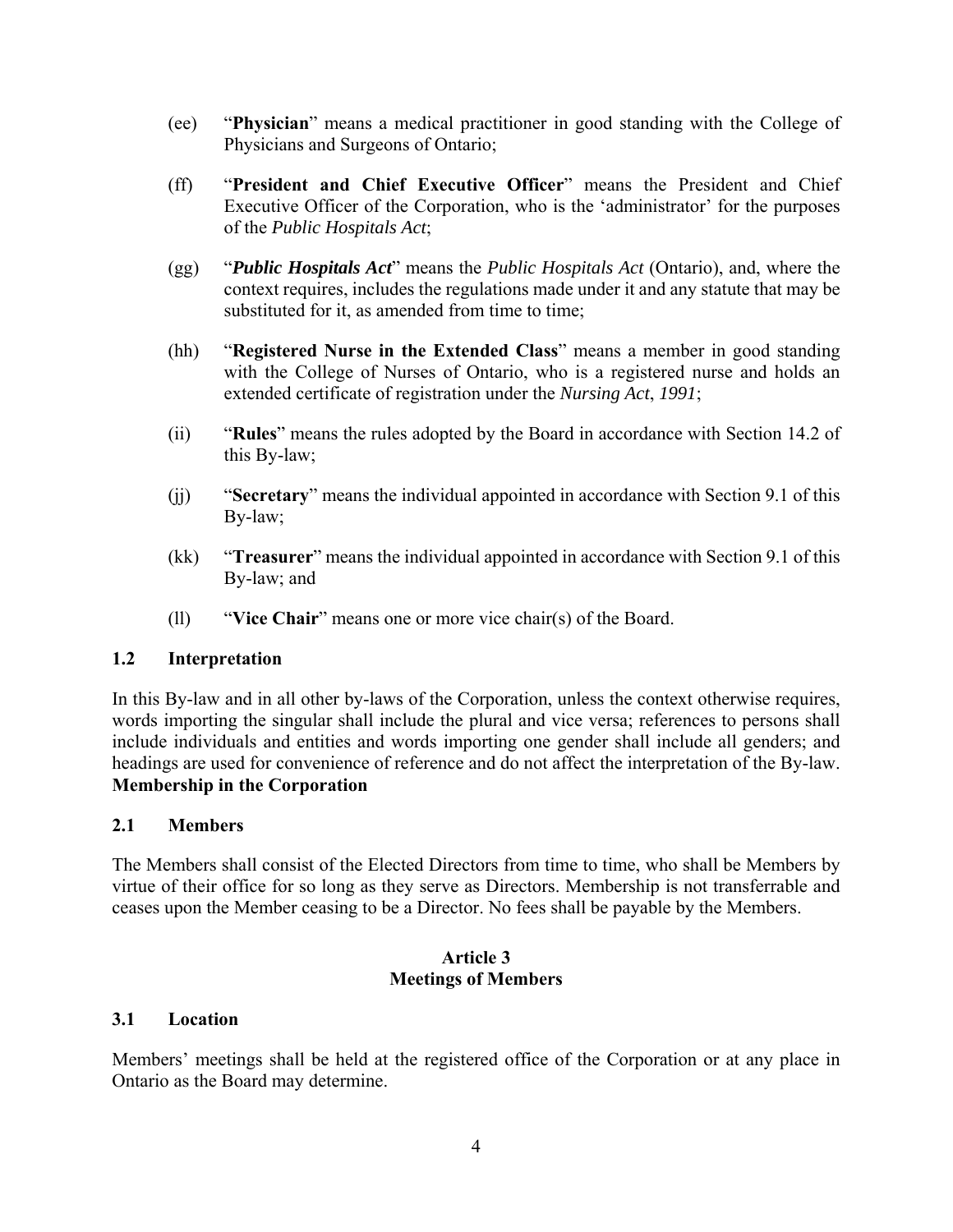# **3.2 Annual Meetings**

The Corporation shall hold the annual meeting of Members within any period prescribed by the *Public Hospitals Act*.

# **3.3 Calling Meetings**

The Board or Chair shall have the power to call, at any time, an annual or general Members' meeting. When calling an annual or general Members' meeting, the Board or Chair may provide for attendance by Members by telephonic or electronic means (as may be defined in the Act). The notice of a Members' meeting at which special business is to be transacted must state the nature of that business in sufficient detail to permit a Member to form a reasoned judgment on the business and state the text of any resolution to be submitted to the meeting.

### **3.4 Quorum**

A majority of the Members in attendance at a meeting shall constitute a quorum at any Members' meeting.

### **3.5 Notice**

Notice of Members' meetings shall be given by one of the following methods:

- (a) by sending it to each Member by one of the methods set out in section 15.1 addressed to the Member at their latest address as shown in the Corporation's records at least ten (10) days prior to the meeting; or
- (b) in any other manner permitted by the *Public Hospitals Act*.

### **3.6 Votes**

- (a) Each Member in attendance at a meeting (either in person or otherwise) shall have the right to exercise one vote.
- (b) At all Members' meetings, every question shall be determined by a majority of votes (by show of hands or by a voice vote) unless otherwise specifically provided by statute or by this By-law.
- (c) Votes at all Members' meetings may only be cast by those Members entitled to vote and in attendance at the meeting and no voting by proxy shall be permitted.
- (d) In the case of a tie vote, the chair of the meeting shall not have a second vote to break the tie.
- (e) At any Members' meeting, unless a poll is demanded, a declaration by the chair of the meeting that a resolution has been carried or carried unanimously or by a particular majority or lost or not carried by a particular majority shall be conclusive evidence of the fact.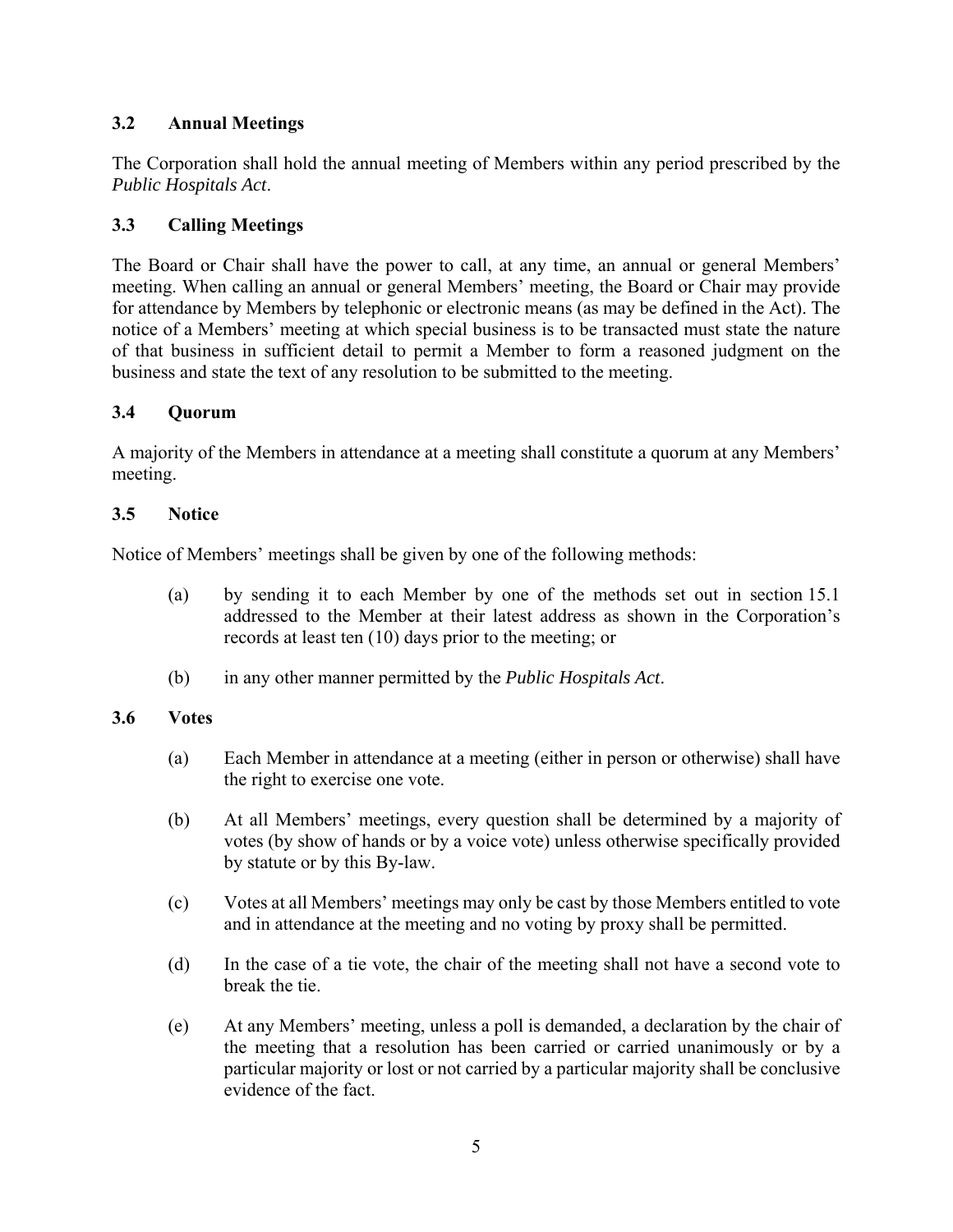(f) A Member may demand a poll either before or after any vote by show of hands. If a Member demands a poll on the election of a chair of the meeting or on the question of adjournment, the poll shall be taken immediately. If a Member demands a poll on any other question, the vote shall be taken by poll in the manner and at the time that the chair of the meeting directs. The result of a poll shall be the resolution of the meeting. A Member may withdraw a demand for a poll.

### **3.7 Chair of the Meeting**

The chair of a Members' meeting shall be:

- (a) the Chair; or
- (b) a Vice Chair, if the Chair is absent or is unable to act; or
- (c) a chair elected by the Members if the Chair and Vice Chair(s) are absent or unable to act. The Secretary shall preside at the election of the chair of the meeting, but if the Secretary is not present, the Directors shall choose a Director to preside at the election.

# **3.8 Adjourned Meetings of Members**

If within one-half  $\left(\frac{1}{2}\right)$  hour after the time appointed for a Members' meeting a quorum is not present, the meeting shall stand adjourned until a day within two (2) weeks to be determined by the Board.

### **3.9 Notice of Adjourned Meetings**

At least 24 hours' notice of a rescheduled Members' meeting following an adjournment shall be given in the manner as the Chair may determine; provided that in calculating the notice period Saturdays, Sundays, and statutory holidays shall be excluded.

### **3.10 Written Resolution in Lieu of Meeting**

Except as provided in the Act, a resolution signed by all of the Members entitled to vote on that resolution at a Members' meeting is valid as if it had been passed at a Members' meeting.

### **Article 4 Directors**

### **4.1 Composition of Board**

The Board shall consist of:

(a) twelve (12) Directors who satisfy the criteria set out in section 4.3 and who are elected by the Members in accordance with section 4.7 or appointed in accordance with section 4.9 (the "**Elected Directors**"); and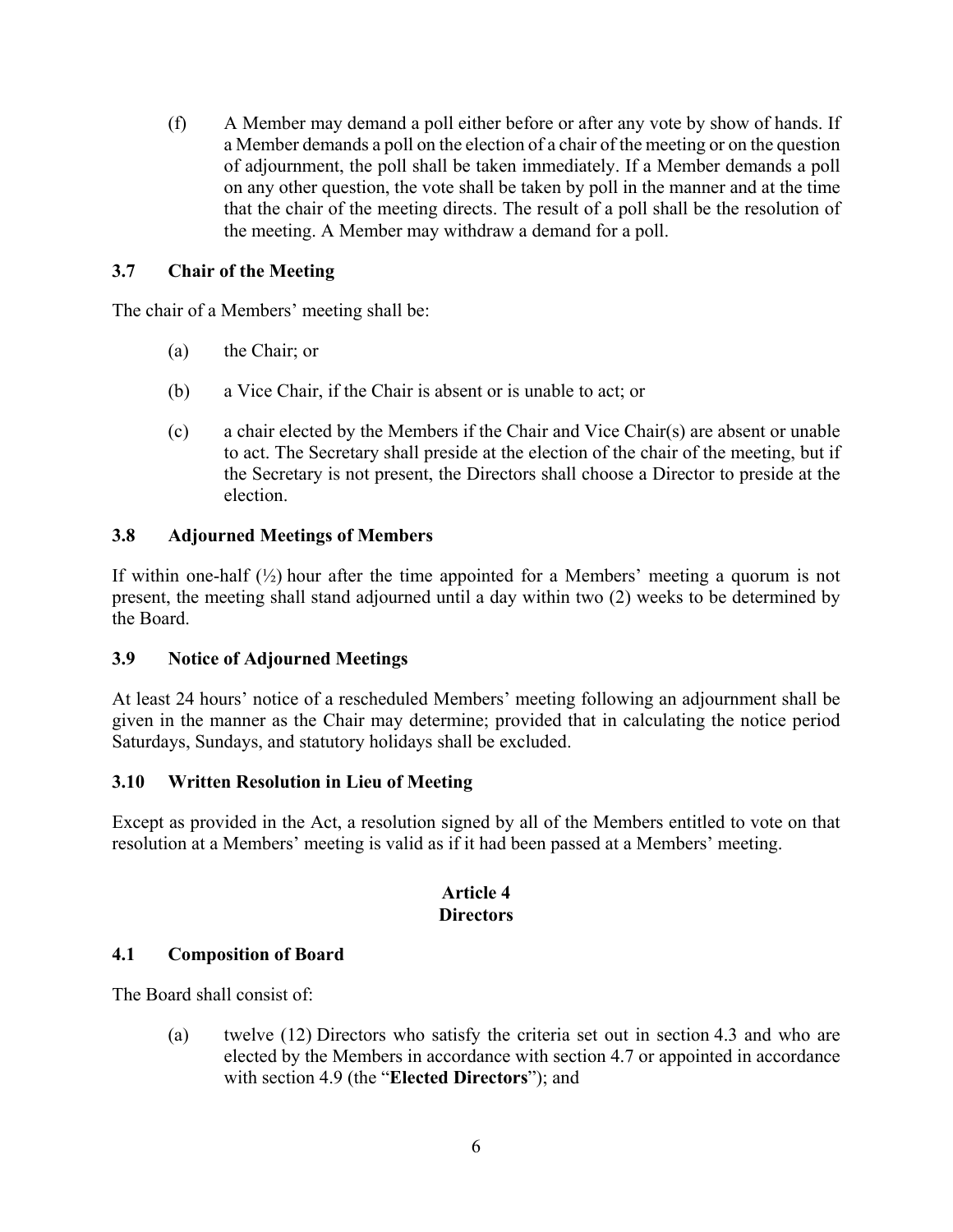- (b) the following five (5) *ex-officio* non-voting Directors:
	- (i) President and Chief Executive Officer
	- (ii) Chief of Staff;
	- (iii) President of the Credentialed Staff;
	- (iv) Vice-President of the Credentialed Staff; and
	- (v) Chief Nursing Executive.

### **4.2 Duties and Responsibilities**

The Board shall govern and oversee the management of the affairs of the Corporation and may exercise all other powers and do all other acts and things as the Corporation is, by its Letters Patent or otherwise, authorized to exercise and do.

### **4.3 Qualifications of Directors**

No individual shall be qualified to serve as a Director if the individual:

- (a) is less than eighteen (18) years of age;
- (b) has the status of a bankrupt;
- (c) is an Excluded Person, except as otherwise provided in this By-law;
- (d) has been found to be incapable of managing property pursuant to the *Substitute Decisions Act, 1992* or under the *Mental Health Act*; or
- (e) has been found to be incapable by any court in Canada or elsewhere.

### **4.4 Vacation of Office**

- (a) The office of a Director shall be automatically vacated if the Director:
	- (i) dies;
	- (ii) resigns office by delivering a written resignation to the Secretary and the resignation shall be effective at the time it is received by the Secretary or at the time specified in the resignation, whichever is later; or
	- (iii) becomes a person referred to in section  $4.3(b)$  through  $4.3(e)$ .
- (b) Where there is a vacancy in the Board, the remaining Directors may exercise all the powers of the Board so long as a quorum remains in office.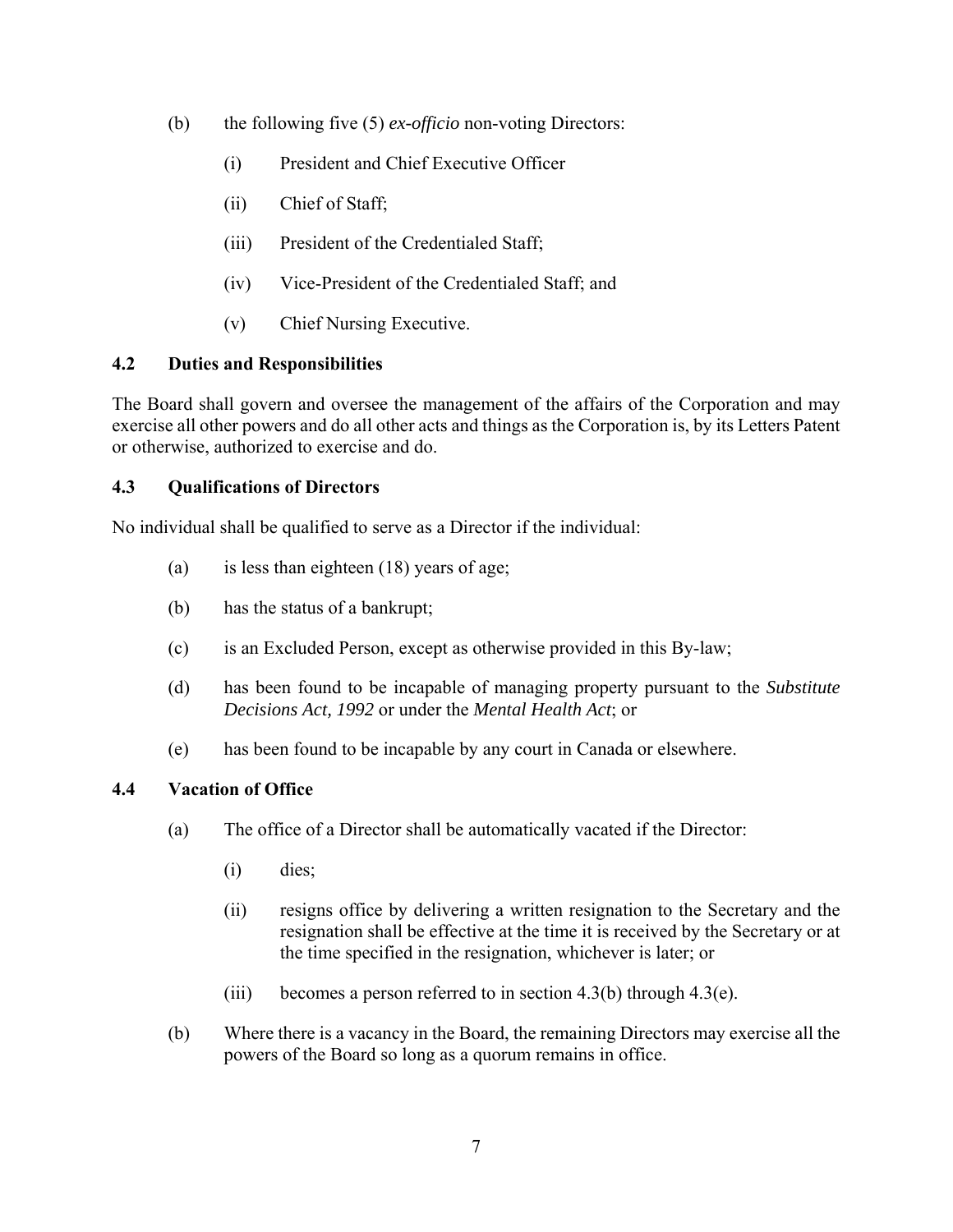### **4.5 Removal**

- (a) The Members may by a resolution passed by a majority of the votes cast at a meeting of Members, of which notice specifying the intention to pass such resolution has been given: (i) remove from office any Elected Director; and (ii) elect any qualified individual as a Director to fill that vacancy for the remainder of the vacated term.
- (b) The Board may, by a resolution passed by a majority of the votes cast, remove any Elected Director before the expiry of the Director's term of office, and may appoint any qualified individual as a Director to fill the vacancy for the remainder of the vacated term if:
	- (i) a Director, without being granted a leave of absence by the Board, is absent for three consecutive Board meetings, or if a Director is absent for one quarter of the Board meetings in any twelve (12) month period; or
	- (ii) a Director fails to comply with the *Public Hospitals Act*, the Act, the Letters Patent, by-laws, Rules, and Board policies and procedures, including without limitation, confidentiality and conflict of interest requirements.

### **4.6 Election and Term**

- (a) The Elected Directors shall be elected for a term of up to three (3) years provided that each such Director shall hold office until the earlier of the date on which their office is vacated pursuant to sections 4.4 or 4.5 or until the end of the meeting at which their successor is elected or appointed.
- (b) At least four (4) Directors shall retire from office each year subject to re-election as permitted by section 4.8.

#### **4.7 Nomination Procedure for Election of Directors**

Nominations made for the election of Directors at a Members' meeting may be made only by the Board in accordance with the nominating and election procedure prescribed by the Board from time to time. For greater certainty, no nominations shall be accepted by the Members that are not submitted and approved by the Board in accordance with the Board approved process. The decision of the Board as to whether or not a candidate is qualified to stand for election shall be final.

#### **4.8 Maximum Terms**

Each Elected Director shall be eligible for re-election provided that such Director shall not be elected or appointed for a term that will result in the Director serving more than nine (9) consecutive years. Such Director may also be eligible for re-election for another term or terms (to a maximum of nine (9) consecutive years) if one (1) or more years have elapsed since the termination of their last term. In determining a Director's length of service as a Director, service prior to the coming into force of this By-law shall be included. Despite the foregoing a Director may, by resolution of the Board, have their maximum term as a Director extended for the sole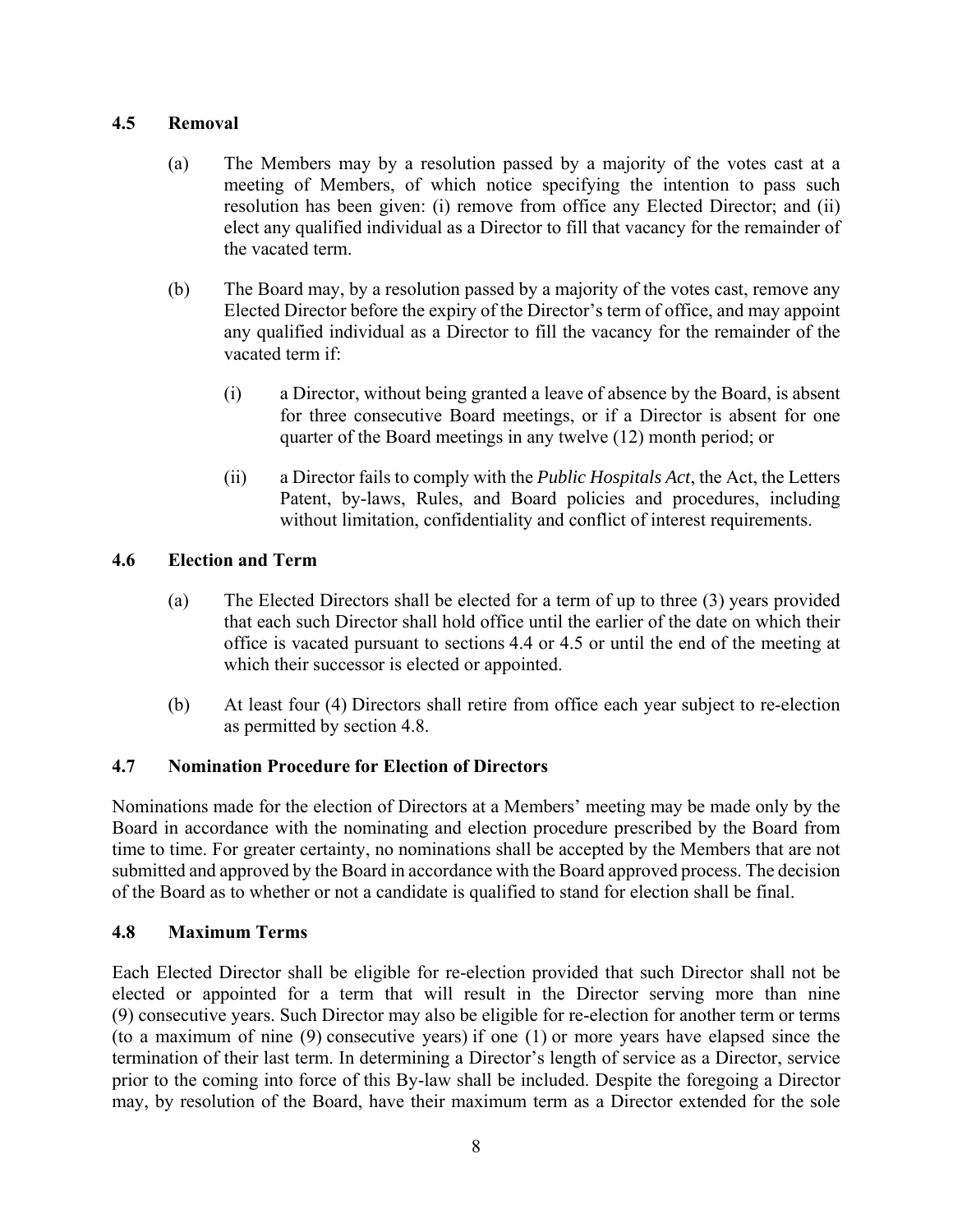purpose of that Director succeeding to the office of Chair or serving as Chair. Despite the foregoing, where a Director was appointed to fill an unexpired term of a Director such partial term shall be excluded from the calculation of the maximum years of service.

## **4.9 Filling Vacancies**

So long as there is a quorum of Directors in office, any vacancy occurring in the Board may be filled by a qualified person appointed for the remainder of the term by the Directors then in office. In the absence of a quorum of the Board, or if the vacancy has arisen from a failure of the Members to elect the number of Directors required to be elected at any Members' meeting, the Board shall forthwith call a Members' meeting to fill the vacancy. A Director so appointed or elected shall hold office for the unexpired portion of the vacated term.

# **4.10 Directors Remuneration**

The Elected Directors shall serve as such without remuneration and shall not directly or indirectly receive any profit from their position as such provided that a Director may be reimbursed reasonable expenses incurred by the Director in the performance of their duties.

### **Article 5 Board Meetings**

# **5.1 Board Meetings**

The Board shall meet at such times and in such places as may be determined by the Board, the Chair, a Vice Chair or the President and Chief Executive Officer. Special Board meetings may be called by the Chair, Vice Chair or by the President and Chief Executive Officer and shall be called by the Secretary upon receipt of the written request of three (3) Directors.

# **5.2 Regular Meetings**

The Board may appoint one or more days for regular Board meetings at a place and time named. A copy of any Board resolution fixing the place and time of regular Board meetings shall be given to each Director forthwith after being passed and no other notice shall be required for any regular meeting.

### **5.3 Electronic Meetings**

If all the Directors present at or participating in the meeting consent a Board meeting or a Board committee meeting may be held by such telephone, electronic, or other communication facilities that permit all persons participating in the meeting to communicate with each other simultaneously and instantaneously, and a Director or an individual appointed to a Board committee participating in the meeting by those means is deemed to be present at the meeting.

### **5.4 Notices**

Notice of Board meetings, other than regular meetings, shall be given to all Directors by sending it to each Director by one of the methods set out in section 15.1, if faxed or emailed at least forty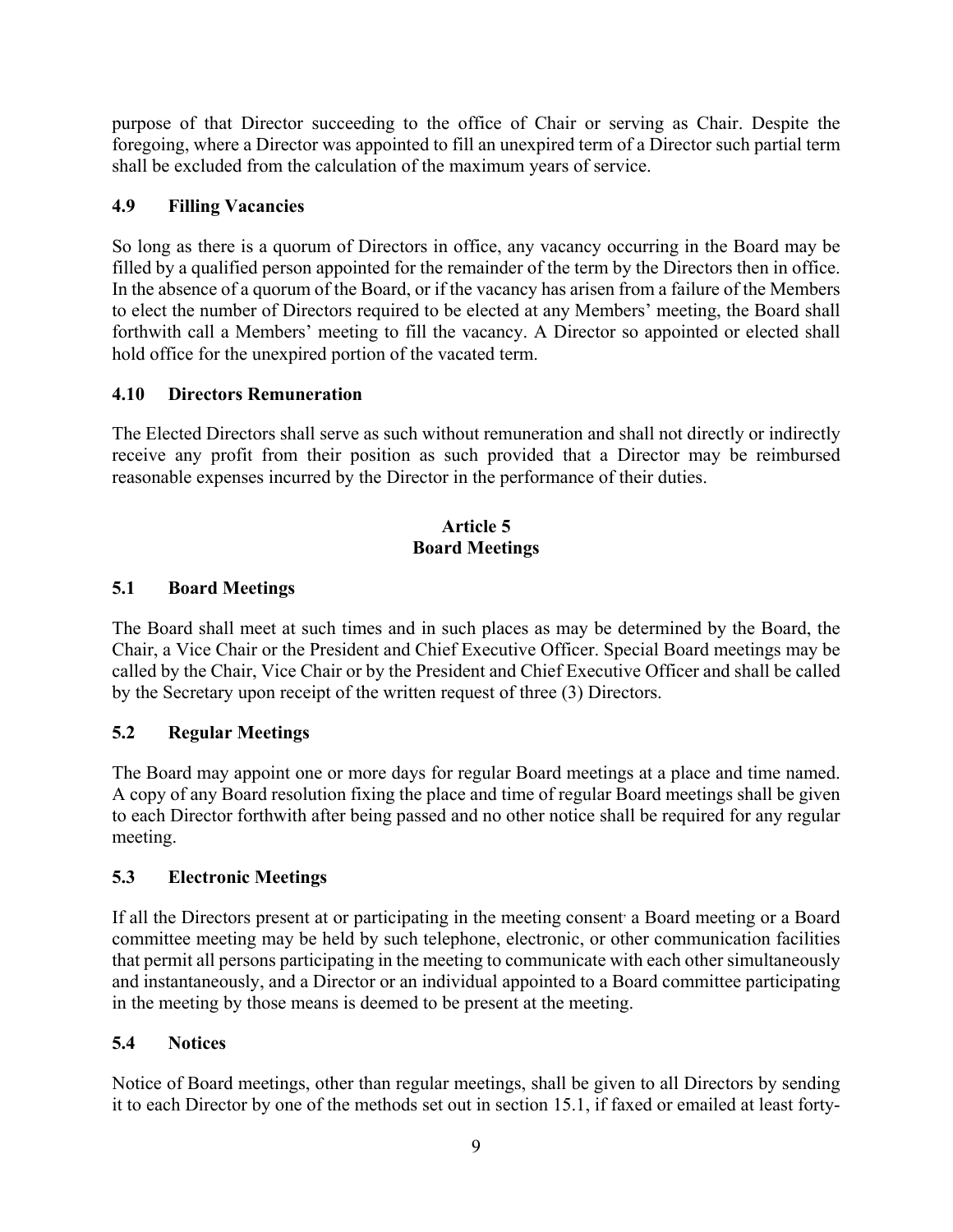eight (48) hours before the meeting and if mailed at least three (3) days before the meeting. Such notice of meeting shall specify the purpose of the meeting. The Chair, a Vice-Chair, or the President and Chief Executive Officer may call a meeting on less notice, by such means as are deemed appropriate; provided that notice is given to all Directors and the majority of the Directors consent to the holding of the meeting. In calculating the notice period, Saturdays, Sundays, and statutory holidays shall be excluded.

# **5.5 Quorum**

A majority of the voting Directors shall constitute a quorum.

# **5.6 First Meeting of New Board**

If a quorum of Directors is present, each newly elected Board may, without notice, hold its first meeting immediately following the Members' meeting at which the Board is elected.

### **5.7 Persons Entitled to be Present**

Guests may attend Board meetings with the consent of the meeting on the invitation of the Chair or President and Chief Executive Officer. The Board may adopt a policy from time to time on the attendance of the public at a Board meeting.

### **5.8 Voting**

Each voting Director present at a Board meeting shall be entitled to one (1) vote on each matter. A Director shall not be entitled to vote by proxy. Every question arising at a Board meeting or any Board committee, shall be decided by a majority of votes.

### **5.9 Casting Vote**

In the case of an equality of votes, the Chair shall not have a second vote to break the tie.

### **5.10 Secret ballot**

The vote on any question shall be taken by secret ballot if so demanded by any Director present and entitled to vote. Such ballots shall be counted by the chair of the meeting. Otherwise a vote shall be taken by a show of hands. The result of a secret ballot shall be deemed to be the resolution of the meeting at which the poll was demanded. A Director may withdraw a demand for a secret ballot.

### **5.11 Written Resolutions in Lieu of Meeting**

A resolution, signed by all of the Directors entitled to vote on that resolution at a meeting of the Board or a Board committee, is as valid as if it had been passed at a meeting of the Board or of a Board committee. Ex-officio Directors shall also sign any such resolution to attest their acknowledgment thereof.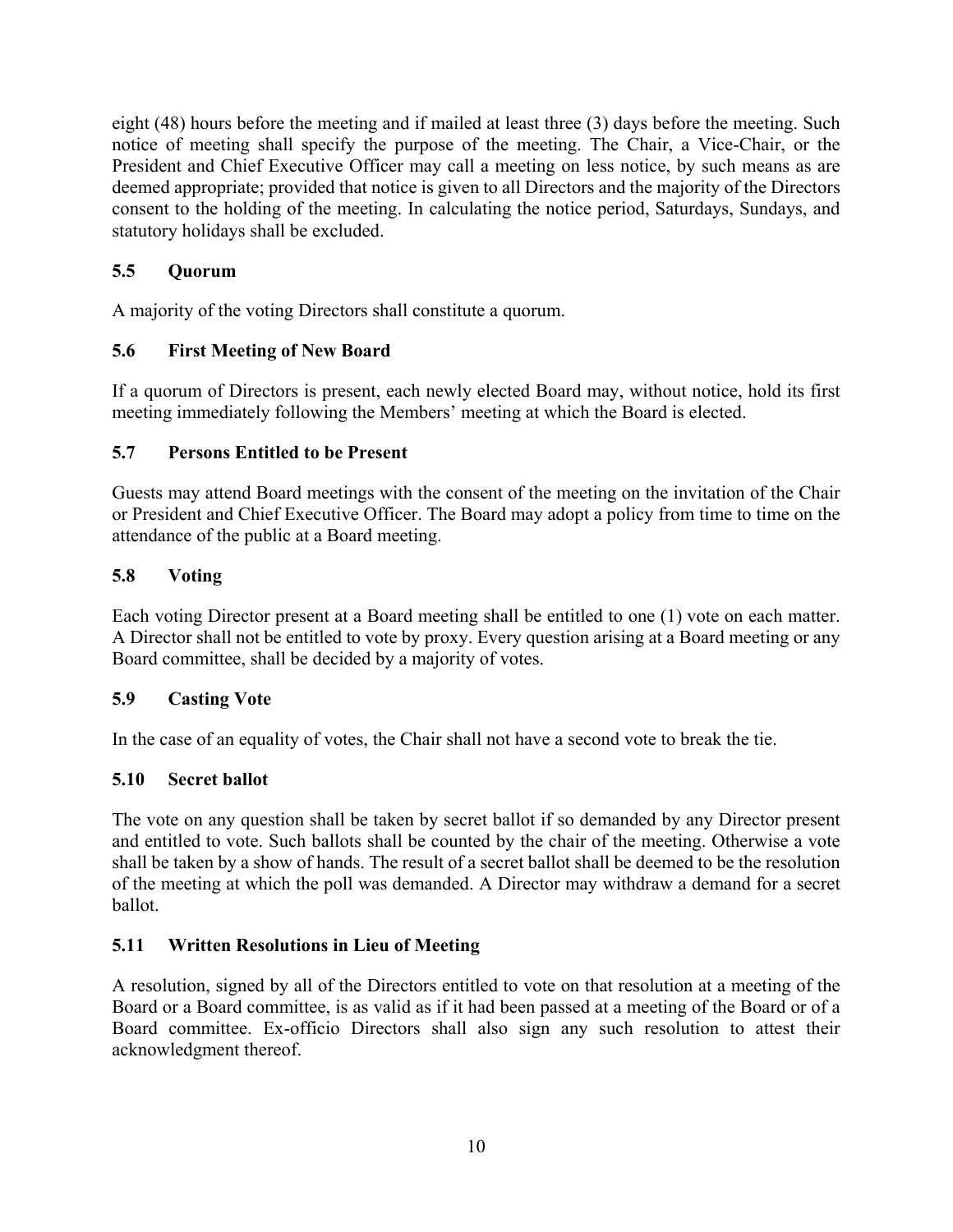### **5.12 Adjournment of the Meeting**

If within one-half  $\left(\frac{1}{2}\right)$  hour after the time appointed for a Board meeting a quorum is not present, the meeting shall stand adjourned until a day within two (2) weeks to be determined by the Board.

#### **5.13 Notice of Adjourned Meeting**

At least 24 hours' notice of a rescheduled meeting following an adjournment shall be given to each Director in the manner as the Chair may determine; provided that in calculating the notice period Saturdays, Sundays, and statutory holidays shall be excluded.

#### **Article 6 Conflict of Interest**

#### **6.1 Conflict of Interest**

- (a) Any Director, who is in any way, directly or indirectly, interested in a contract or proposed contract with the Corporation shall disclose in writing or have entered in the minutes, the nature and extent of such Director's interest in such contract or proposed contract.
- (b) The disclosure required by subsection  $6.1(a)$ , shall be made:
	- (i) at the meeting at which a proposed contract is first considered if the Director is present, and otherwise, at the first meeting after the Director becomes aware of the contract or proposed contract;
	- (ii) if the Director was not then interested in a proposed contract, at the first meeting after such Director becomes so interested; or
	- (iii) if the Director becomes interested after a contract is made, at the first meeting held after the Director becomes so interested.
- (c) A Director referred to in subsection  $6.1(a)$  is not liable to account for any profit made on the contract by the Director or by a corporate entity, business firm or organization in which the Director has a material interest, provided:
	- (i) the Director disclosed the Director's interest in accordance with subsection  $6.1(b)$  or (e); and
	- (ii) the Director has not voted on the contract.
- (d) A Director referred to in subsection 6.1(a) shall not vote on any resolution to approve the contract and shall not take part in the discussion or consideration of, or in any way attempt to influence the voting on any question with respect thereto and shall exit the meeting when the applicable issue is under consideration.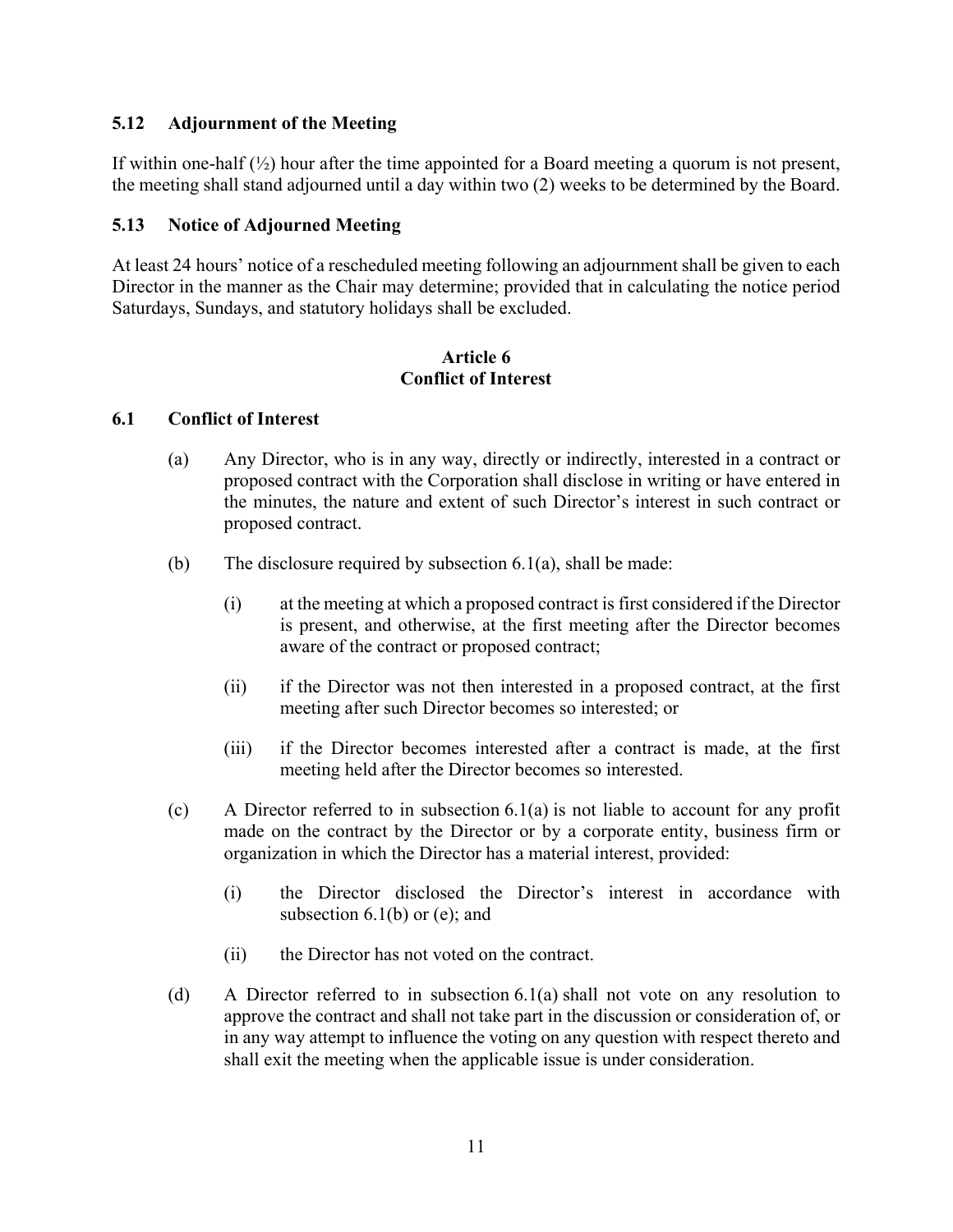- (e) For the purposes of this section 6.1, a general notice to the Board by a Director declaring that the person is a director or officer of or has a material interest in a body corporate, business firm or organization and is to be regarded as interested in any contract made therewith, is a sufficient declaration of interest in relation to any contract so made.
- (f) The provisions of this Article are in addition to any conflict of interest policy adopted by the Board from time to time.

#### **Article 7 Protection of Officers and Directors**

### **7.1 Directors Liability**

No Director or Officer shall be liable for any act, receipt, neglect or default of any other Director, Officer or employee or for any loss, damage or expense happening to the Corporation through any deficiency of title to any property acquired by the Corporation or for any deficiency of any security upon which any moneys of the Corporation shall be invested or for any loss or damage arising from the bankruptcy, insolvency or tortious act of any person including any person with whom any moneys, securities or effects shall be deposited or for any loss, conversion, or misappropriation of or any damage resulting from any dealings with any moneys, securities or other assets belonging to the Corporation or for any other loss, damage or misfortune that may happen in the execution of the duties of Director's or Officer's respective office unless the occurrence is as a result of such Director's or Officer's own wilful neglect or default.

#### **7.2 Indemnities to Directors and Others**

- (a) Every Director or Officer and their heirs, executors, administrators, and estates and effects, respectively, shall from time to time and at all times, be indemnified and saved harmless out of the funds of the Corporation from and against:
	- (i) all costs, charges, and expenses whatsoever, which the Director or Officer sustains or incurs in or about any action, suit, or proceeding, which is brought, commenced, or prosecuted against them, for or in respect of any act, deed, matter, or thing whatsoever, made, done, or permitted by them, in or about the execution of the duties of their office; and
	- (ii) all other costs, charges, and expenses, which they sustain or incur in or about or in relation to the affairs of the Corporation,
	- (iii) except the costs, charges, or expenses as are occasioned by their own wilful neglect or default.
- (b) The indemnity provided for in the preceding paragraph:
	- (i) shall not apply to any liability that a Director or Officer may sustain or incur as the result of any act or omission as a Credentialed Staff member; and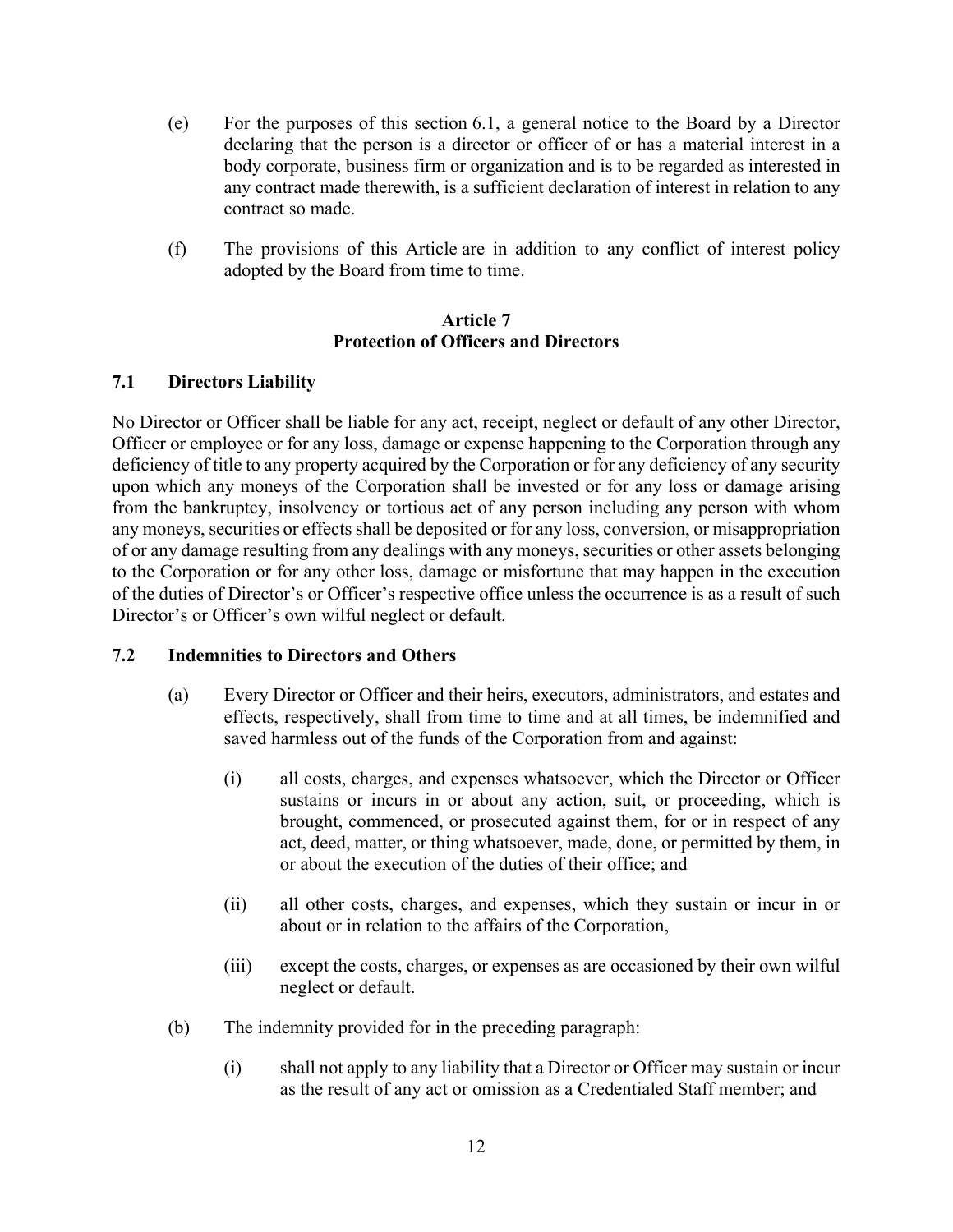(ii) shall apply only if the Director or Officer acted honestly and in good faith with a view to the best interests of the Corporation, and in the case of a criminal or administrative action or proceeding that is enforceable by a monetary penalty, had reasonable grounds for believing that their conduct was lawful.

#### **Article 8 Board Committees**

### **8.1 Committees**

The Board may establish committees from time to time. The Board shall determine the duties of the Board committees. The Board committees shall be:

- (a) standing committees, being those committees whose duties are normally continuous; and
- (b) special committees, being those committees appointed for specific duties whose mandate shall expire with the completion of the tasks assigned.

Subject to applicable law, the Board may dissolve any committee by resolution at any time.

### **8.2 Functions, Duties, Responsibilities and Powers of Committees**

The functions, duties, responsibilities and powers of committees shall be provided in the resolution of the Board by which such committee is established or in terms of reference adopted by the Board.

#### **8.3 Committee Members, Chair**

- (a) In accordance with any applicable Rules, the Board shall appoint the chair, the vicechair (if any), and other individuals to each Board committee.
- (b) The Chair and the President and Chief Executive Officer shall be ex-officio members of all Board committees.
- (c) The Board committees may include individuals who are not Directors (other than an Executive Committee, if any), provided that:
	- (i) the chair of every Board committee shall be a Director; and
- (d) The individuals appointed to and the chair and vice chair of a committee will hold their office at the will of the Board.
- (e) Notwithstanding the foregoing, the Chair, Vice-Chair, if any, and members of the Medical Advisory Committee shall be appointed in accordance with the Credentialed Staff By-law.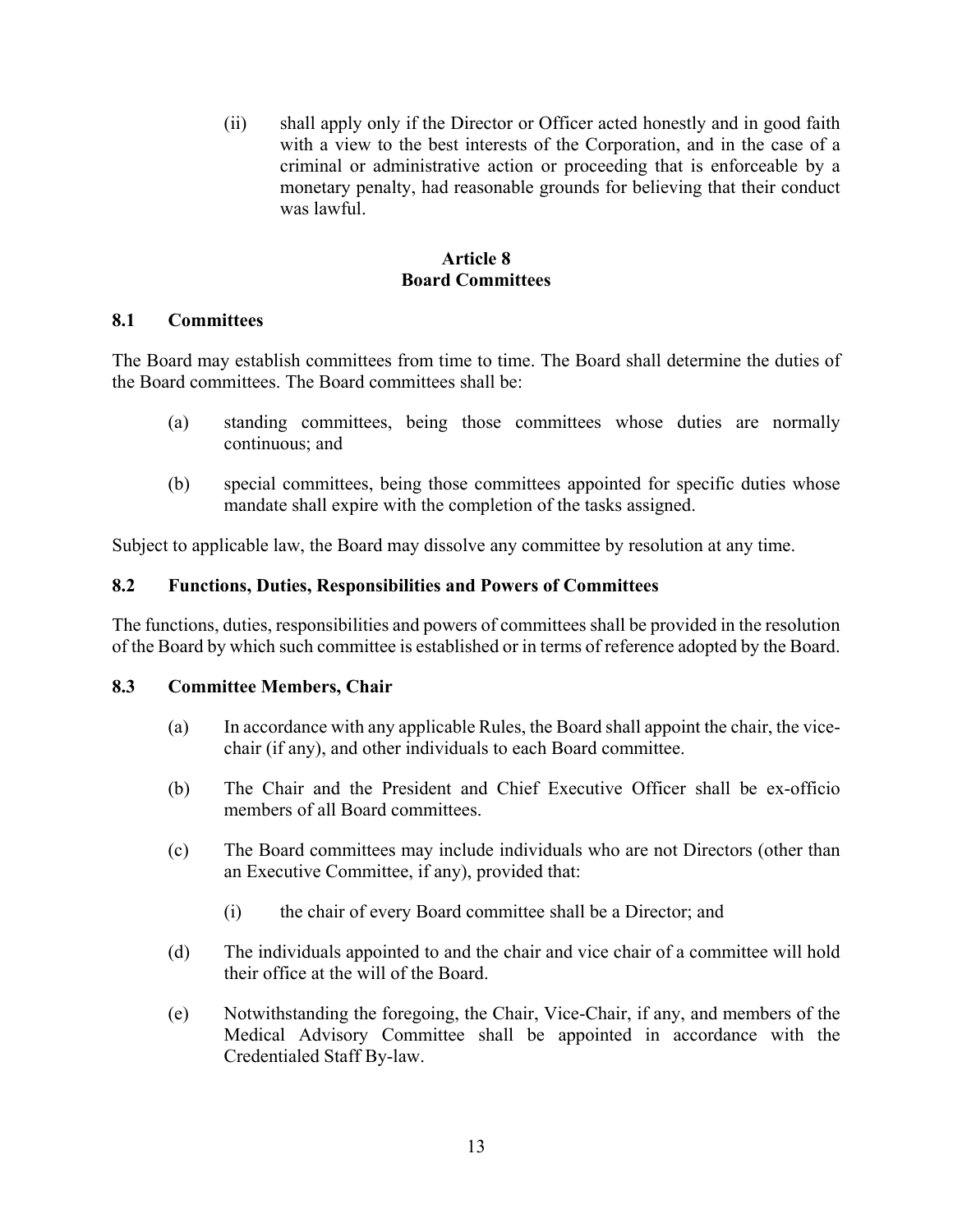#### **8.4 Procedures at Committee Meetings**

Procedures at and quorum for Board committee meetings shall be determined by the chair of each committee, unless established by Board resolution or by Rules or terms of reference.

#### **8.5 Executive Committee**

The Board may, but shall not be required to, establish an Executive Committee and may delegate to the Executive Committee any powers of the Board, subject to such restrictions, as may be imposed by the Board by resolution. The Executive Committee, if any, shall consist of not fewer than three (3) Elected Directors The Executive Committee shall fix its quorum at not less than a majority of the individuals appointed to that committee. Any individual appointed to the Executive Committee may be removed by a majority vote of the Board.

### **Article 9 Officers**

#### **9.1 Officers**

The Officers shall include the Chair, one or more Vice Chair(s), the President and Chief Executive Officer, a Treasurer, and a Secretary, and may include such other Officers as the Board may determine. The Board shall appoint the Officers at its first meeting following the annual meeting of Members at which the Elected Directors are elected or at such other times when a vacancy occurs. The President and Chief Executive Officer shall be the Secretary unless the Board otherwise determines. A person may hold more than one office. Ex-officio Directors shall be ineligible for appointment as Chair or Vice-Chair(s).

#### **9.2 Terms of Office**

Unless otherwise provided in this By-law or otherwise determined by the Board, the Officers shall hold office for one (1) year from the date of appointment or until their successors are elected or appointed in their stead and shall be eligible for reappointment. Officers shall be subject to removal by resolution of the Board at any time.

#### **Article 10 Duties of Officers**

#### **10.1 Chair of the Board**

The Chair shall, when present, preside at all Board and Members' meetings and shall represent the Corporation and the Board as may be required or appropriate and shall have such other powers and duties as the Board may specify.

#### **10.2 Vice Chairs**

A Vice Chair shall, in the absence or disability of the Chair, perform the duties and exercise the powers of the Chair and shall perform such other duties as the Board may specify. The Chair, or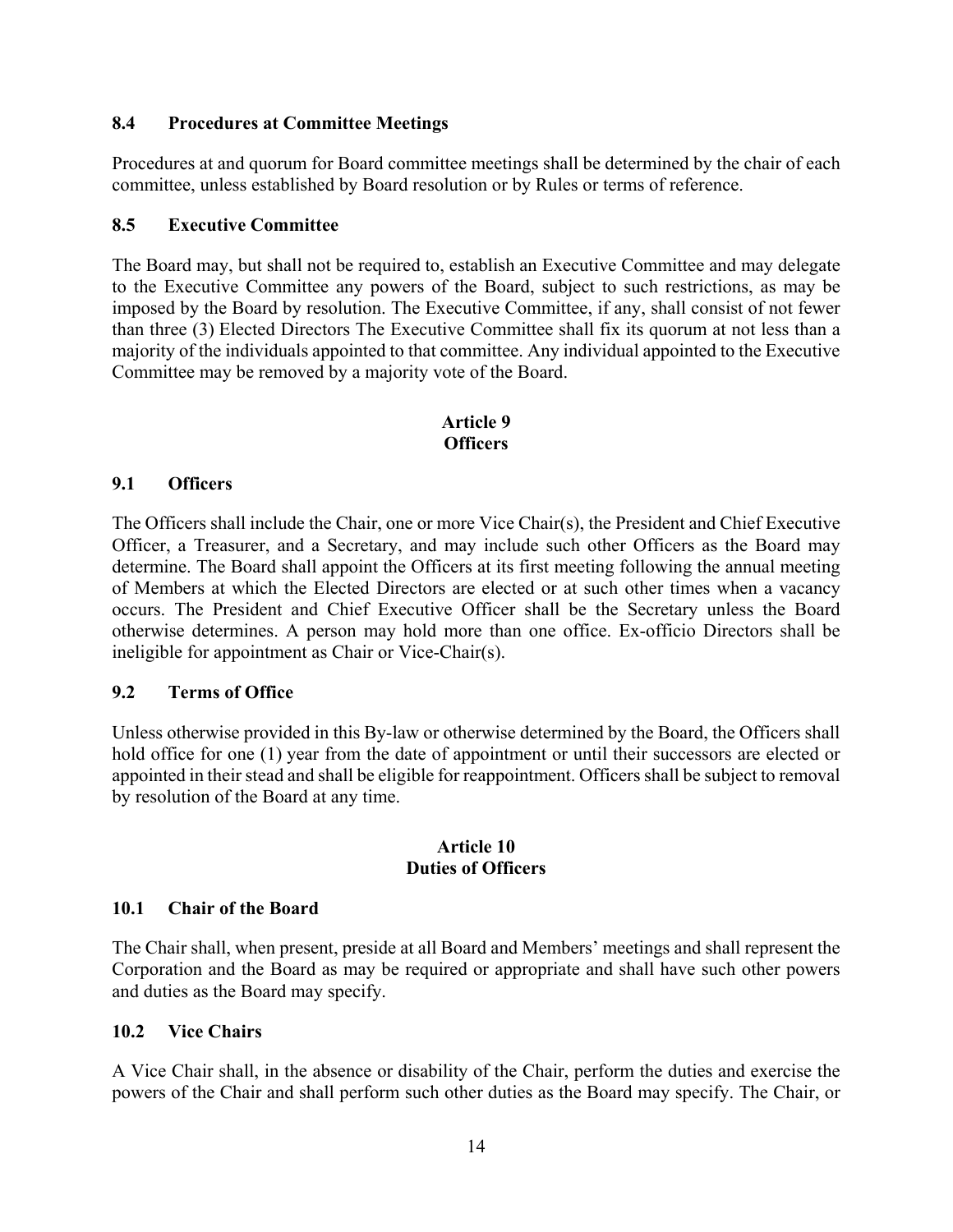failing the Chair, the Board, shall designate which of the Vice Chairs shall perform the duties of the Chair in the Chair's absence.

### **10.3 President and Chief Executive Officer**

The President and Chief Executive Officer shall be the President of the Corporation and the administrator of the Hospital for the purposes of the *Public Hospitals Act*. Subject to the authority of the Board, the President and Chief Executive Officer shall be responsible for the administration, organization and management of the affairs of the Corporation.

### **10.4 Treasurer**

The Treasurer shall be responsible for the maintenance or for overseeing the maintenance of proper accounting records of the Corporation in compliance with the Act. Whenever required, the Treasurer shall render to the Board an account of the financial position of the Corporation and shall perform such other duties as may be prescribed by this By-law or the Board.

# **10.5 Secretary**

The Secretary shall carry out the duties of the secretary of the Corporation generally and shall attend or cause a recording secretary to attend all meetings of the Members, Board, and Board committees to act as a clerk thereof and to record all votes and minutes of all proceedings in the books to be kept for that purpose. The Secretary shall give or cause to be given notice of all meetings of the Members and of the Board of Directors and shall perform such other duties as may be prescribed by the By-law or the Board.

### **10.6 Other Officers**

The powers and duties of all other Officers shall be such as the Board may from time to time determine. Any of the powers and duties of an Officer to whom an assistant has been appointed may be exercised and performed by such an assistant, unless the Board otherwise directs.

#### **Article 11 Organization and Financial**

# **11.1 Seal**

Until changed in accordance with the Act, the seal, if any, of the Corporation may be in the form determined by the Board from time to time.

# **11.2 Execution of Documents**

Any of the Chair, a Vice-Chair or the Treasurer, together with either the President and Chief Executive Officer or the President and Chief Executive Officer's delegate may sign any deeds, transfers, assignments, contracts, mortgages, conveyances, obligations, certificates or any other instruments or documents requiring the signature of the Corporation and all instruments or documents so signed shall be binding upon the Corporation without any further authorization or formality.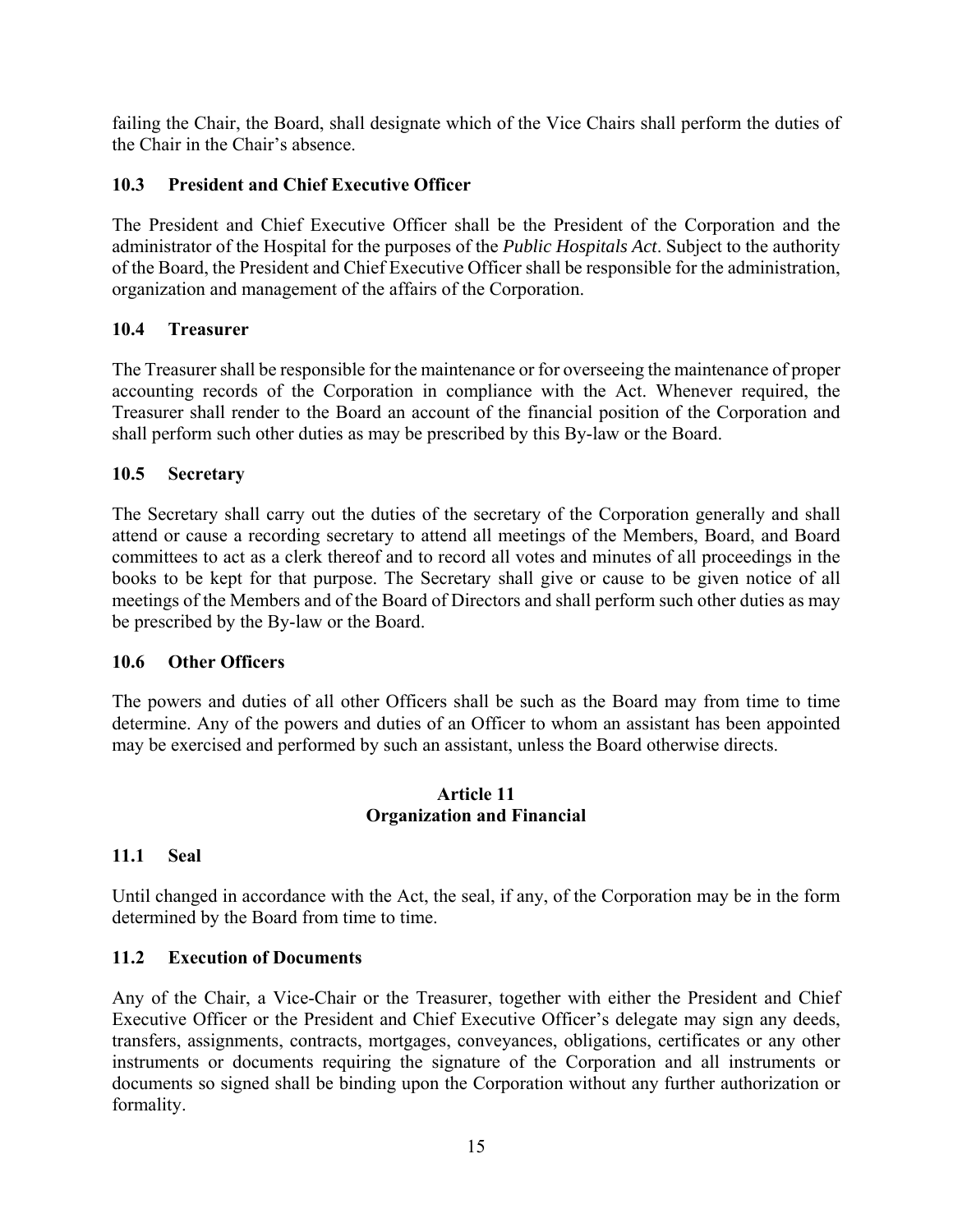In addition, the Board may from time to time direct the manner in which and the person or persons by whom any particular document or class of documents may or shall be signed. Any signing officer may affix the seal of the Corporation to any instrument or document and may certify a copy of any document, resolution, by-law or other document of the Corporation to be a true copy.

# **11.3 Banking Arrangements**

The banking business of the Corporation or any part of it shall be transacted with such banks, trust companies or other financial institutions as the Board may, by resolution, determine from time to time.

# **11.4 Financial Year**

Unless otherwise determined by the Board and subject to the *Public Hospitals Act*, the financial year end of the Corporation shall be the 31<sup>st</sup> day of March in each year.

# **11.5 Appointment of Auditor**

The Members shall, at each annual meeting, appoint an auditor to audit the accounts of the Corporation and to report to the Members at the next annual meeting. The auditor shall not be a Director, an Officer, or an employee of the Corporation, or a partner or employee of any such person and shall be duly licensed under the *Public Accounting Act, 2004* (Ontario). The auditor shall hold office until the next annual meeting; provided that the Board may fill any casual vacancy in the office of auditor. The Board shall fix the remuneration of the auditor.

### **11.6 Borrowing Power**

Subject to the Letters Patent, the Board may, from time to time, on behalf of the Corporation, without authorization of the Members:

- (a) borrow money on the credit of the Corporation;
- (b) issue, sell or pledge securities (including bonds, debentures, notes or other similar obligations, secured or unsecured) of the Corporation; or
- (c) charge, mortgage, hypothecate or pledge all or any of the real or personal property of the Corporation, including book debts and unpaid calls, rights and powers, franchises and undertakings, to secure any securities or for any money borrowed, or other debt, or any other obligation or liability of the Corporation.

### **11.7 Investments**

Subject to the Corporation's Letters Patent, the Board is authorized to make or receive any investments that the Board in its discretion considers advisable.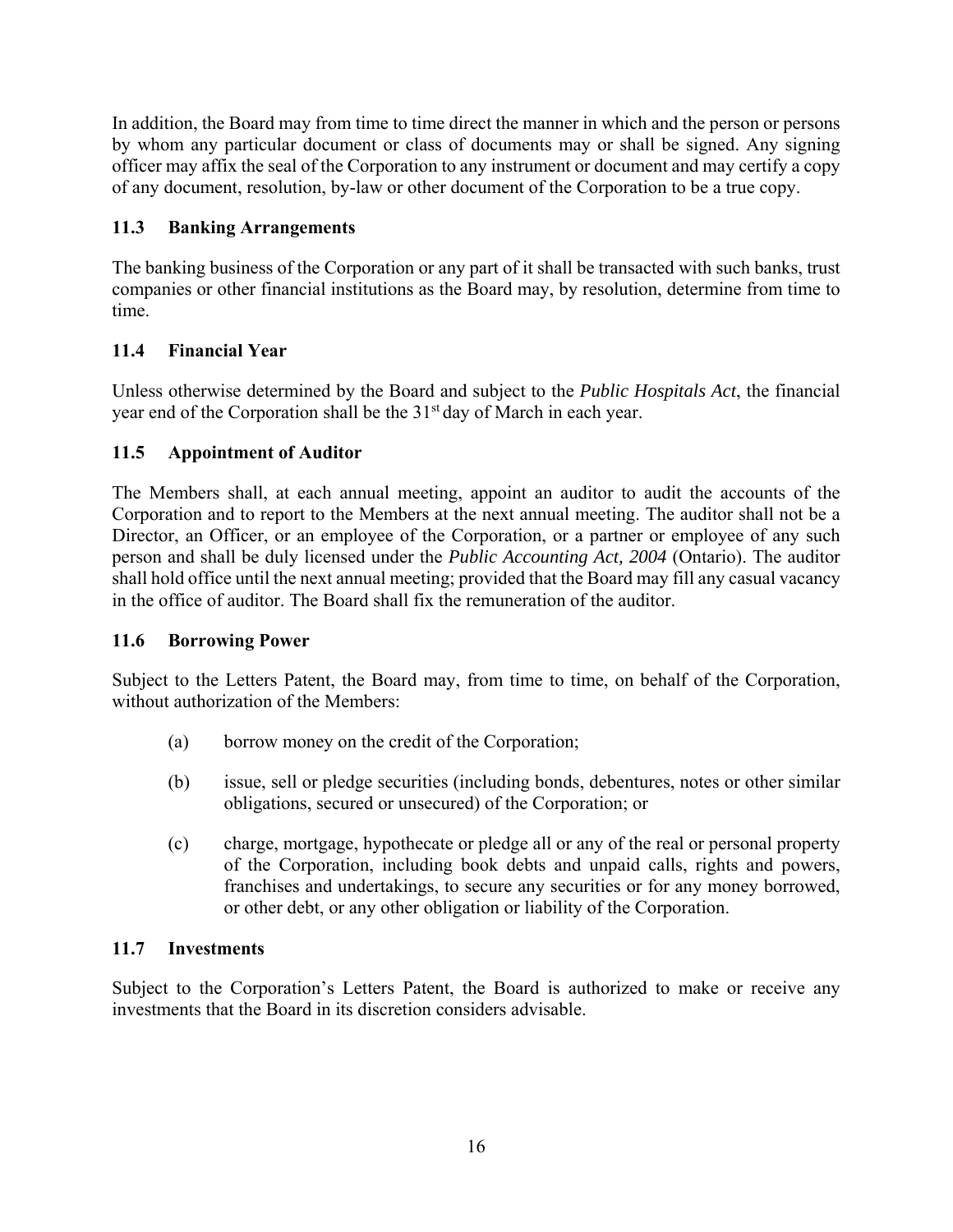### **Article 12 Books and Records**

#### **12.1 Books and Records**

The Board shall see that all necessary books and records of the Corporation required by this Bylaw or by any applicable statute or law are regularly and properly kept.

#### **Article 13 Confidentiality**

#### **13.1 Confidentiality**

Every Director, Officer, individual appointed to a Board committee, Credentialed Staff member, employee and agent of the Corporation shall respect the confidentiality of matters:

- (a) brought before the Board;
- (b) brought before any Board committee;
- (c) dealt with in the course of the employee's employment or agent's activities; or
- (d) dealt with in the course of the Credentialed Staff member's activities in connection with the Corporation.

The provisions of this Section 13.1 are in addition to any confidentiality policy adopted by the Board from time to time.

#### **13.2 Board Spokesperson**

The Board may give authority to one or more Directors, Officers or employees of the Corporation to make statements to the news media or public about matters brought before the Board.

#### **Article 14 Rules and Procedures**

#### **14.1 Rules of Order**

Any questions of procedure at or for any meetings of Members, of the Board, of the Credentialed Staff, or of any Board committee, which have not been provided for in this By-law or by the Act or by the *Public Hospitals Act*, the Rules, or the Credentialed Staff Rules shall be determined by the chair of such meeting in accordance with the rules of procedure adopted by resolution of the Board, or failing such resolution, adopted by the chair of the meeting.

#### **14.2 Rules**

The Board may, from time to time, make such Rules as it may deem necessary or desirable in connection with the management of the affairs of the Board and the conduct of the Directors and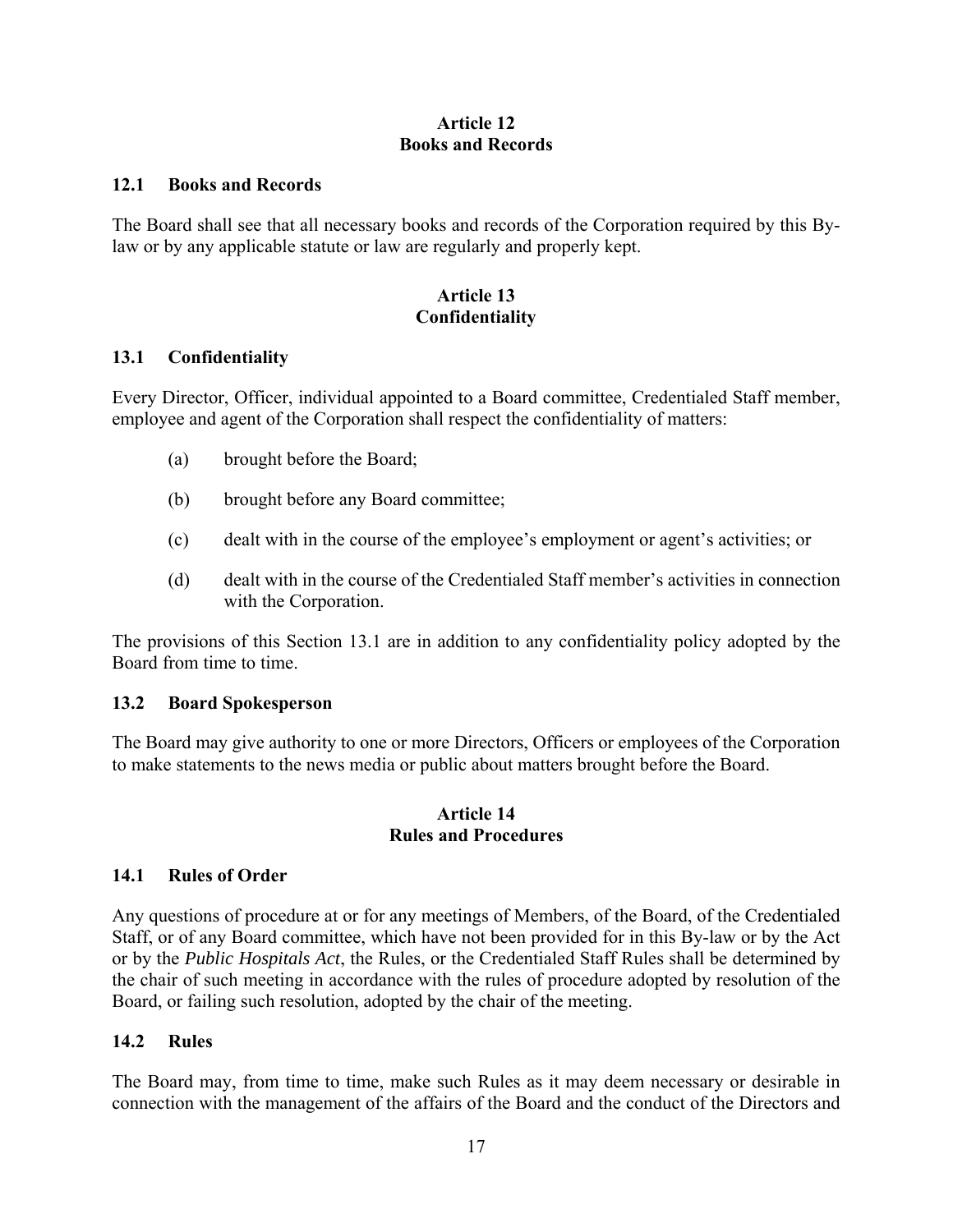Officers, provided however that any such Rules shall be consistent with the provisions of this Bylaw and any applicable laws.

### **Article 15 Notices**

## **15.1 Notice**

- (a) Whenever under the provisions of this By-law notice is required to be given, unless otherwise provided, the notice may be given in writing and delivered or sent by prepaid mail, by facsimile transmission, or by e-mail, addressed to the Director, Officer, individual appointed to a Board committee, Member, or auditor at the postal address, facsimile number, or e-mail address, as the case may be, as the same appears on the books of the Corporation.
- (b) If any notice is sent by prepaid mail, it shall, subject to the following paragraph, conclusively be deemed to have been received on the third business day following its mailing. If delivered, a notice shall conclusively be deemed to have been received at the time of delivery, or if sent by facsimile transmission or e-mail, it shall conclusively be deemed to be received on the next business day after transmission.
- (c) Notwithstanding the foregoing provisions with respect to mailing, if it may reasonably be anticipated that, due to any strike, lock out, or similar event involving an interruption in postal service, any notice will not be received by the addressee by no later than the third business day following its mailing, then the mailing of the notice shall not be an effective means of sending it but rather any notice must then be sent by an alternative method that may reasonably be anticipated will cause the notice to be received reasonably expeditiously by the addressee.

### **15.2 Computation of Time**

In computing the date when notice must be given under any provision of this by-law requiring a specified number of days' notice of any meeting or other event, the date of giving the notice shall be excluded and the date of the meeting or other event shall be included.

### **15.3 Omissions and Errors**

The accidental omission to give any notice to any Member, Director, Officer, individual appointed to a Board committee, or the auditor of the Corporation, or the non-receipt of any notice by any Member, Director, Officer, individual appointed to a Board committee, or the auditor of the Corporation, or any error in any notice not affecting the substance of it, shall not invalidate any action taken at any meeting held pursuant to the notice or otherwise founded on it.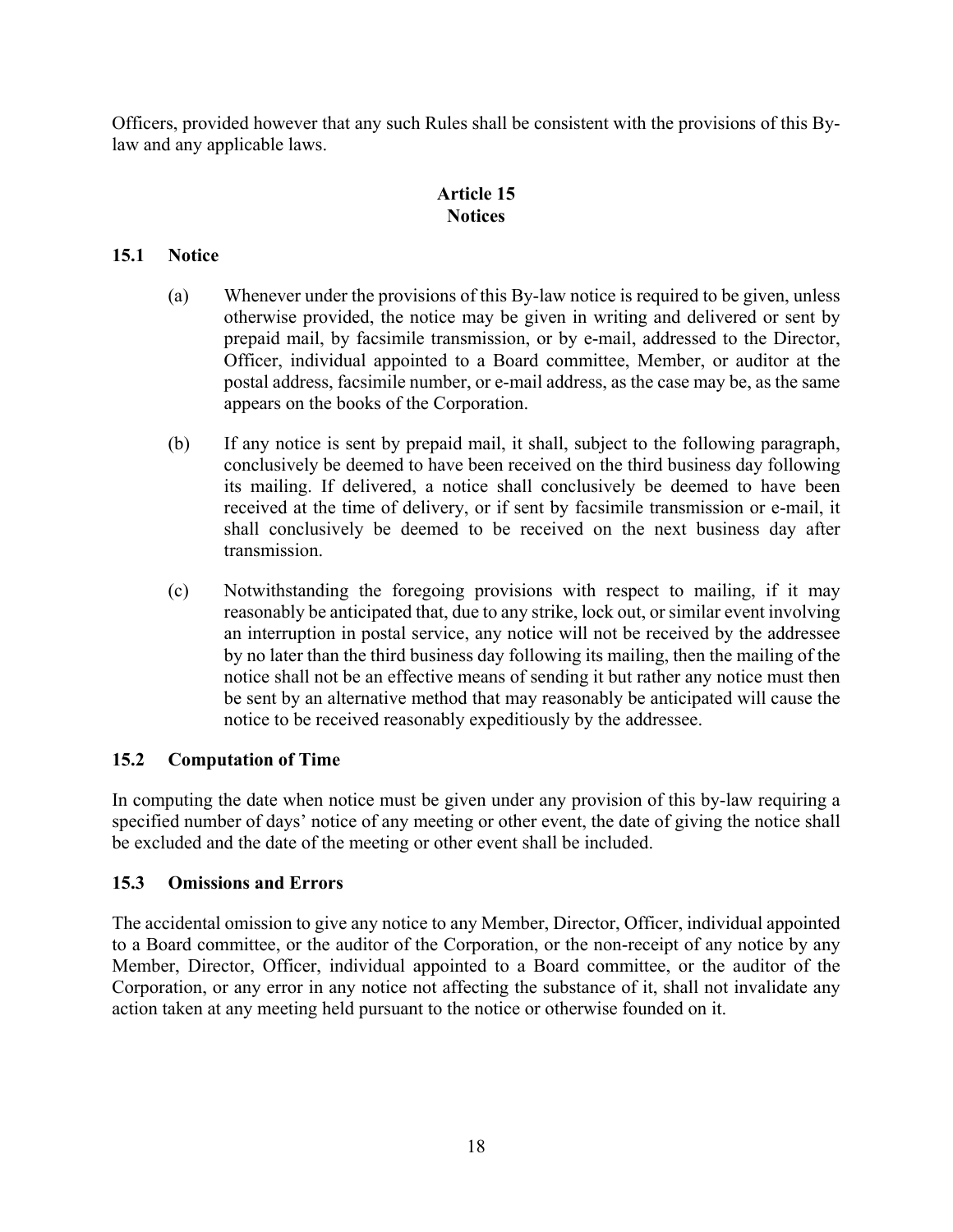### **15.4 Waiver of Notice**

Any Member, Director, Officer, individual appointed to a Board committee, or the auditor of the Corporation may waive any notice required to be given to them under any provision of the Act, the *Public Hospitals Act*, the Letters Patent, or this By-law, either before or after the meeting to which it refers, and the waiver, whether given before or after the meeting or other event of which notice is required to be given, shall cure any default in giving the notice. Attendance and participation at a meeting constitutes waiver of notice.

#### **Article 16 Matters Required by the** *Public Hospitals Act* **and the** *Excellent Care for All Act*

### **16.1 Credentialed Staff**

There shall be a Credentialed Staff of the Hospital whose appointment and functions shall be as set out in the Credentialed Staff By-law.

### **16.2 Required Committees and Programs**

The Board shall ensure that the Corporation establishes such committees and undertakes such programs as are required pursuant to the *Public Hospitals Act* and the *Excellent Care for All Act.*

### **16.3 Fiscal Advisory Committee**

The President and Chief Executive Officer shall appoint the individuals who will serve on the fiscal advisory committee required to be established pursuant to the regulations under the *Public Hospitals Act*.

#### **16.4 Chief Nursing Executive**

The President and Chief Executive Officer shall ensure there are appropriate procedures in place for the appointment of the Chief Nursing Executive.

#### **16.5 Nurses and other Staff and Professionals on Committees**

The President and Chief Executive Officer shall from time to time approve a process for the participation of the Chief Nursing Executive, nurse managers, and staff nurses, staff and other professionals of the Corporation in decision making related to administrative, financial, operational and planning matters and for the election or appointment of the Chief Nursing Executive, staff nurses or nurse managers and other staff and professionals of the Corporation to those administrative committees approved by the President and Chief Executive Officer to have a nurse, staff or professional representation.

#### **16.6 Retention of Written Statements**

The President and Chief Executive Officer shall cause to be retained for at least twenty five (25) years, all written statements made in respect of the destruction of medical records, notes, charts and other material relating to Patient care and photographs thereof.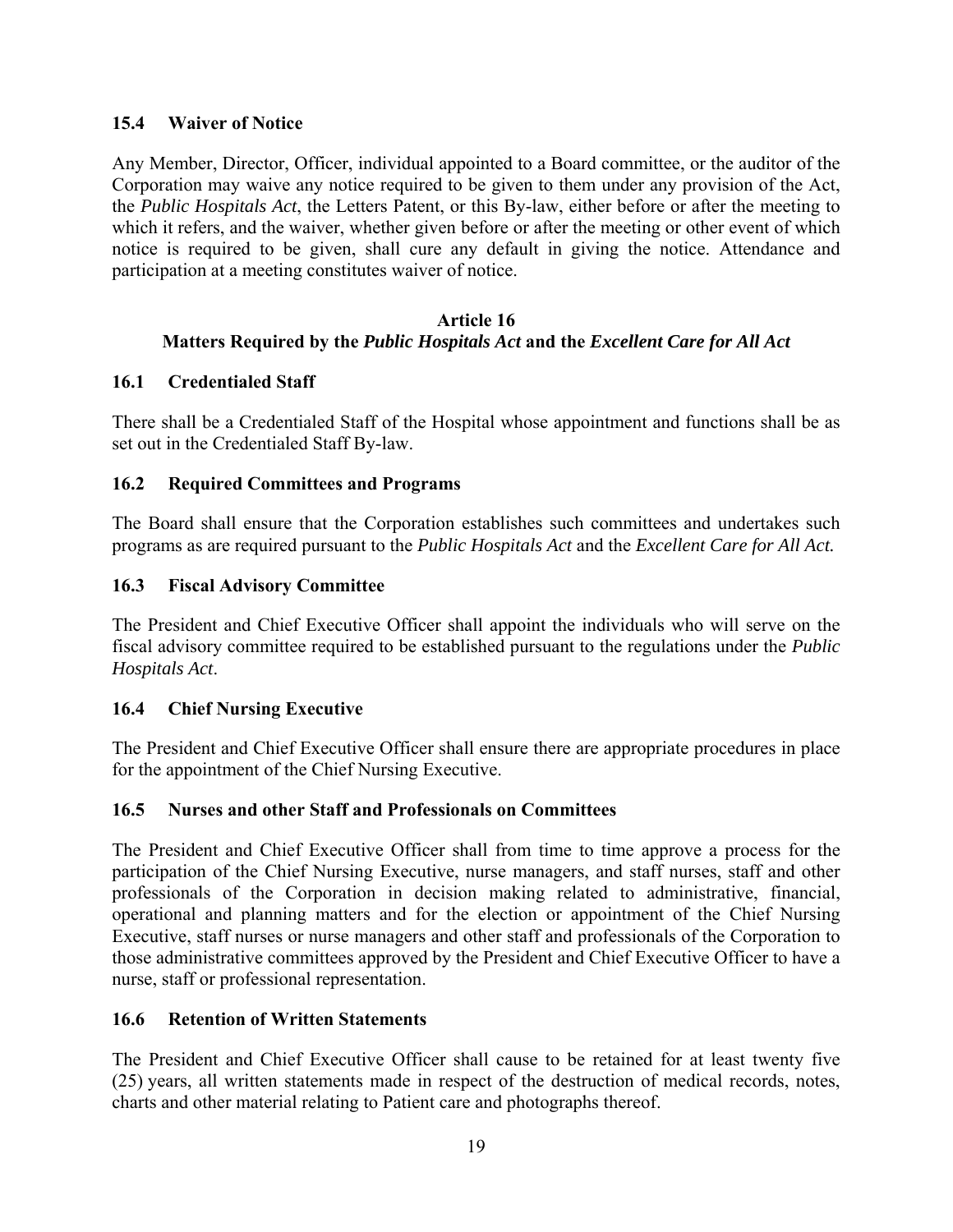### **16.7 Occupational Health and Safety Program**

- (a) Pursuant to the regulations under the *Public Hospitals Act*, there shall be an Occupational Health and Safety Program for the Corporation.
- (b) The program referred to in subsection  $16.7(a)$  shall include procedures with respect to:
	- (i) a safe and healthy work environment in the Corporation;
	- (ii) the safe use of substances, equipment and medical devices in the Corporation;
	- (iii) safe and healthy work practices in the Corporation;
	- (iv) the prevention of accidents to persons on the premises of the Corporation; and
	- (v) the elimination of undue risks and the minimizing of hazards inherent in the Corporation environment.
- (c) The person designated by the President and Chief Executive Officer to be in charge of occupational health and safety in the Corporation shall be responsible to the President and Chief Executive Officer or their delegate for the implementation of the Occupational Health and Safety Program.
- (d) The President and Chief Executive Officer shall report to the Board as necessary on matters in respect of the Occupational Health and Safety Program.

#### **16.8 Health Surveillance Program**

- (a) Pursuant to the regulations under the *Public Hospitals Act*, there shall be a Health Surveillance Program for the Corporation.
- (b) The program referred to in section 16.8(a) shall:
	- (i) be in respect of all persons carrying on activities in the Corporation, and
	- (ii) include a communicable disease surveillance program.
- (c) The person designated by the President and Chief Executive Officer to be in charge of health surveillance in the Corporation shall be responsible to the President and Chief Executive Officer or their delegate for the implementation of the Health Surveillance Program.
- (d) The President and Chief Executive Officer shall report to the Board as necessary on matters in respect of the Health Surveillance Program.